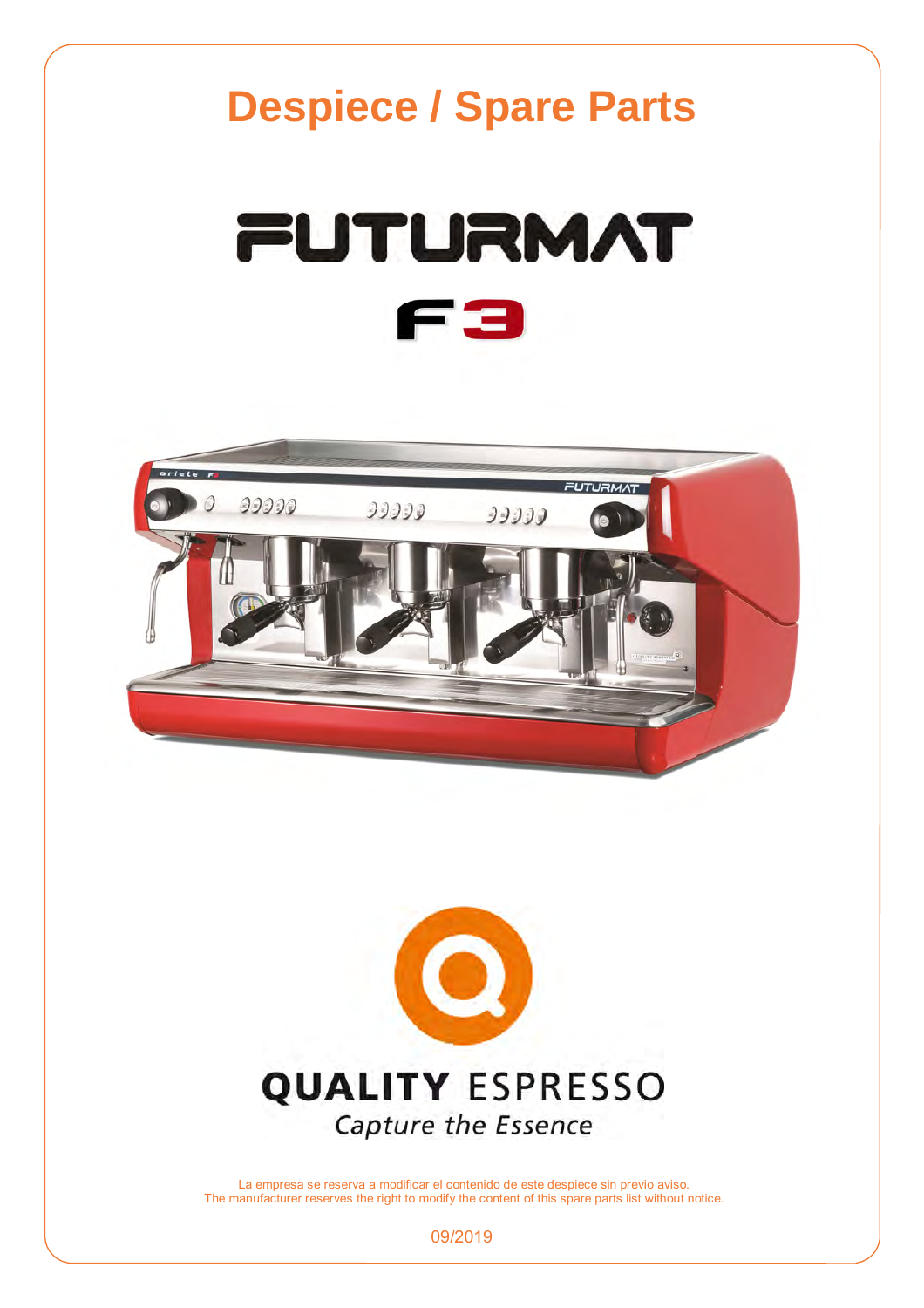#### **Listado de Máquinas**  *Machine List*

2



• MFS094Y<br>• MFS094Y MFS094YWSC41

• MFS191 • MFS191Q • MFS1912 MFS1912NQ • MFS291Q • MFS292C33 • MFS292HWTQ • MFS292NIQC35 **MES292NQ** • MFS292NTQ  $\bullet$  MFS292NWC70 • MFS292NWSQC4 MFS292NWTQ • MFS292NWTSQ MFS292Q • MFS292RWQ • MFS292RWQC78 MFS292YQ • MFS292YTWSQC41 • MFS292YWQC78 • MFS293C33 • MFS293HWTQ • MFS293NIQC35 • MFS293NQ • MFS293NTQ • MFS293NWC70 MFS293NWQ • MFS293Q • MFS293RQ • MFS293RTWQ • MFS293RWQ MFS293YQ • MFS392C33 • MFS393C33

Este despiece se ha creado para las siguientes máquinas (orden alfabético): *This Spare Parts List is created for the following machines (alphabetical order)*:

| 0<br>$\bullet$ | <b>MFS081</b><br><b>MFS081N</b> | $\bullet$<br>$\bullet$ | <b>MFS092C31</b><br><b>MFS092C9</b> |
|----------------|---------------------------------|------------------------|-------------------------------------|
| $\bullet$      | <b>MFS082</b>                   | ٠                      | <b>MFS092C99</b>                    |
|                | <b>MFS082D</b>                  | ۰                      | <b>MFS092D</b>                      |
|                | MFS082HG                        | $\bullet$              | MFS092DW                            |
|                | <b>MFS082I</b>                  | $\bullet$              | MFS092H                             |
|                | <b>MFS082IC30</b>               | $\bullet$              | MFS092HIF                           |
|                | <b>MFS082IC35</b>               | $\bullet$              | MFS092HT                            |
|                | <b>MFS082N</b>                  | $\bullet$              | MFS092HTW                           |
|                | MFS082NG                        | $\bullet$              | MFS092HTWSC4                        |
|                | <b>MFS082NI</b>                 | $\bullet$              | MFS092HW                            |
|                | <b>MFS082R</b>                  | $\bullet$              | <b>MFS092HWC43</b>                  |
|                | MFS082RI                        | $\bullet$              | MFS092HW1                           |
|                | <b>MFS082Y</b>                  | $\bullet$              | MFS092HWT                           |
|                | <b>MFS082YG</b>                 | $\bullet$              | <b>MFS092I</b>                      |
|                | <b>MFS082YI</b>                 | $\bullet$              | <b>MFS092L</b>                      |
|                | <b>MFS083</b>                   | $\bullet$              | <b>MFS092N</b>                      |
|                | <b>MFS083D</b>                  | $\bullet$              | <b>MFS092NC22</b>                   |
|                | MFS083HG                        | $\bullet$              | <b>MFS092NC28</b>                   |
|                | <b>MFS083I</b>                  | $\bullet$              | MFS092NF                            |
|                | <b>MFS083IC30</b>               | $\bullet$              | MFS092NI                            |
|                | <b>MFS083IC35</b>               | $\bullet$              | <b>MFS092NIC35</b>                  |
|                | <b>MFS083N</b>                  | $\bullet$              | MFS092NO                            |
|                | MFS083NG                        | $\bullet$              | MFS092NT                            |
|                | <b>MFS083NI</b>                 | $\bullet$              | MFS092NTW                           |
|                | <b>MFS083NIC35</b>              | $\bullet$              | MFS092NTWSC4                        |
|                | <b>MFS083R</b>                  | $\bullet$              | MFS092NTWT                          |
|                | <b>MFS083Y</b>                  | $\bullet$              | MFS092NW                            |
|                | <b>MFS083YG</b>                 | $\bullet$              | <b>MFS092NWC22</b>                  |
|                | <b>MFS083YI</b>                 | $\bullet$              | <b>MFS092NWC70</b>                  |
|                | <b>MFS084</b>                   | $\bullet$              | MFS092NW1                           |
|                | <b>MFS084N</b>                  | $\bullet$              | MFS092NWISC41                       |
|                | <b>MFS091</b>                   | $\bullet$              | MFS092NWSC41                        |
|                | <b>MFS091D</b>                  | $\bullet$              | MFS092NWT                           |
|                | <b>MFS091H</b>                  | $\bullet$              | MFS092R                             |
|                | <b>MFS091N</b>                  | $\bullet$              | <b>MFS092RC19</b>                   |
|                | <b>MFS091R</b>                  | $\bullet$              | MFS092RF                            |
|                | <b>MFS091Y</b>                  | $\bullet$              | MFS092RI                            |
|                | <b>MFS092</b>                   | $\bullet$              | MFS092RT                            |
|                | <b>MFS0926H</b>                 | $\bullet$              | MFS092RTW                           |
|                | <b>MFS0926HF</b>                | $\bullet$              | MFS092RTWS                          |
|                | MFS0926HWT                      | $\bullet$              | MFS092RTWST                         |
|                | <b>MFS0926N</b>                 | $\bullet$              | MFS092RTWT                          |
|                | <b>MFS0926NC65</b>              | $\bullet$              | MFS092RTWTC41                       |
|                | <b>MFS0926NW</b>                | ۰                      | MFS092RTWTS                         |
|                | <b>MFS0926R</b>                 | $\bullet$              | MFS092RW                            |
|                | <b>MFS092C19</b>                | ٠                      | MFS092RWI                           |
|                | <b>MFS092C26</b>                | $\bullet$              | MFS092RWSC41                        |
|                | <b>MFS092C28</b>                | $\bullet$              | MFS092RWT                           |

- MFS092RWTS<br>• MFS092T
- MFS092T
- MFS092VC71<br>• MFS092VC72 MFS092VC72
- MFS092W
- MFS092WC24
- 
- MFS092WC28 ● MFS092WC31
- MFS092WI
- MFS092WS
- MFS092WSC41
- MFS092WST
- MFS092WSTC41
- MFS092WT
- 
- MFS092Y<br>• MES092YO MFS092YC56
- 
- MFS092YI<br>• MFS092YT MFS092YT
- MFS092YTC49
- 
- MFS092YTFC49<br>• MFS092YTW
- MFS092YTW<br>• MFS092YTC4
- MFS092YTC49
	- MFS092YTFC49<br>• MFS092YTW MFS092YTW
	-
	- **MFS092YTWSC4**<br>• MES092YWL MFS092YWI
	- MFS092YWSC41
	- MFS092YWT<br>• MFS093
- MFS093
- MFS093C19
- MFS093C26
- MFS093C28
- MFS093C28C<br>• MFS093C31
- MFS093C31
- MFS093C9
- MFS093C99
- MFS093D
- 
- MFS093DW
- MFS093H
- MFS093HC74<br>• MES093HL
- MFS093HI
- MFS093HTWSC4
- MFS093HTWTS
- MFS093HW
- MFS093HWSC41
- MFS093I
- 
- MFS093L

Para referencias de piezas personalizadas, contactar con el Servicio de Asistenca Técnica.

*For personalized parts references please contact with Technical Service.*

- MFS093N<br>• MES093N
- MFS093NC28
- MFS093NC74<br>• MFS093NF
- MFS093NF
- MFS093NI
- MFS093NIC35 MFS093NQ
- MFS093NTW
- MFS093NTWSC4
- MFS093NTWT
- MFS093NTWTS
- MFS093NW
- MFS093NWC70
- MFS093NWI
- MFS093NWSC71
- MFS093NWT
- MFS093R
- MFS093RC19
- MFS093RI
- MFS093RW
- **MFS093RWSC41**
- MFS093RWT
- MFS093RWTS
- 
- MFS093T
- MFS093VC71
- MFS093VC72
- MFS093W
- MFS093WC24
- MFS093WC28
- MFS093WC31
- MFS093WIMFS093WS
- MFS093WSC41
- MFS093WST
- MFS093WSTC41
- MFS093WT
- MFS093WTXS
- MFS093Y
- MFS093YC56
- MFS093YF
- MFS093YI
- MFS093YT
- MFS093YTW
- MFS093YW
- MFS093YWI
- MFS093YWSC41

• MFS094NWSC41 • MFS094R MFS094WSC41

> Máquina F3 *F3 Machine*

- MFS094
- MFS094D
- MFS094N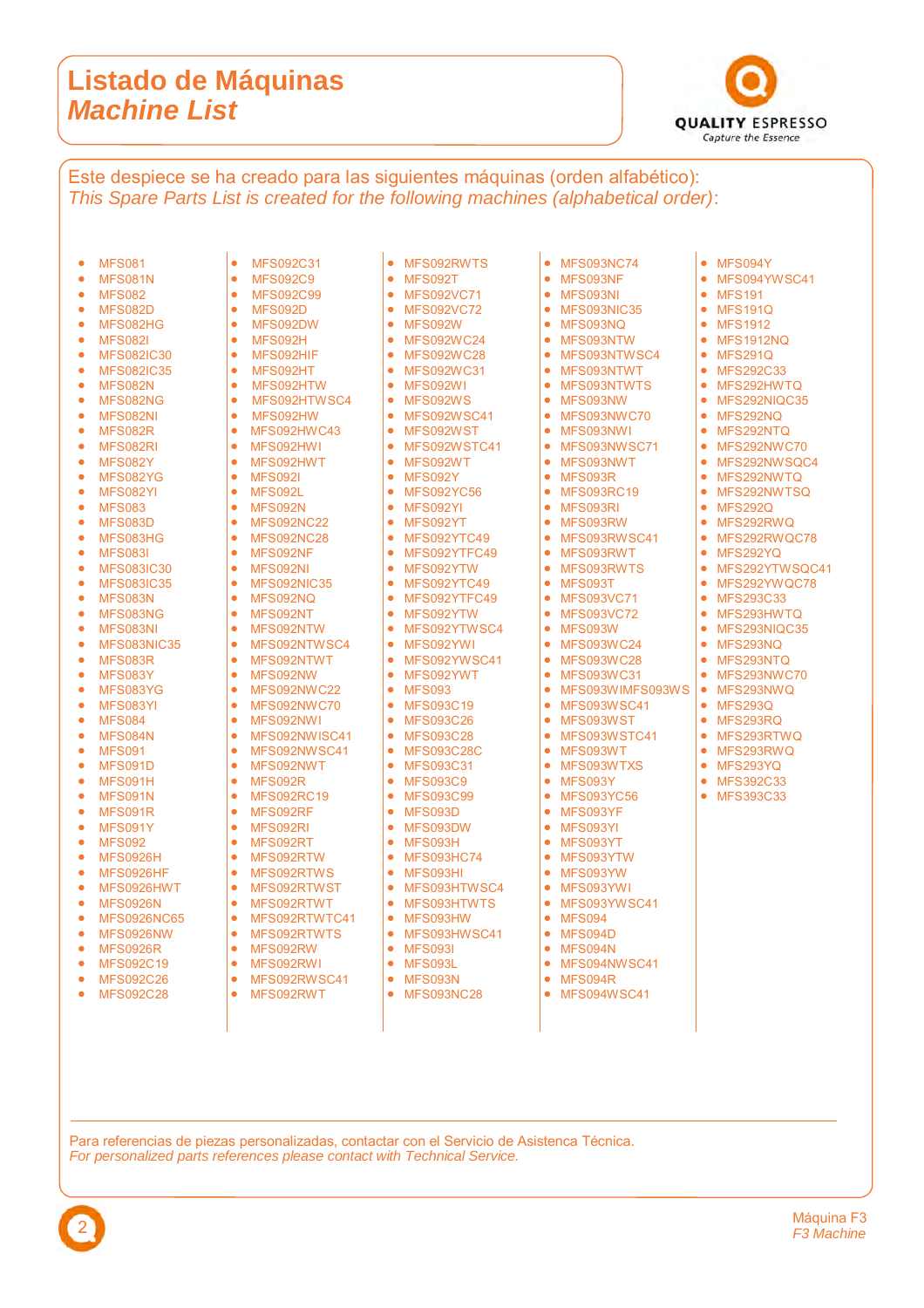## **Índice**  *Index*



| <b>PAG. 4</b>  | Carrocería (1/3)<br><b>Machine Bodywork (1/3)</b>                                      |
|----------------|----------------------------------------------------------------------------------------|
| <b>PAG. 5</b>  | Carrocería (2/3)<br><b>Machine Bodywork (2/3)</b>                                      |
| PAG. 6         | Carrocería (3/3)<br><b>Machine Bodywork (3/3)</b>                                      |
| <b>PAG. 7</b>  | Sistema Hidráulico (1/2)<br>Hydraulic System (1/2)                                     |
| <b>PAG. 8</b>  | Sistema Hidráulico (2/2)<br><b>Hydraulic System (2/2)</b>                              |
| PAG. 9         | Caldera y Bomba (1/2)<br>Boiler & Pump (1/2)                                           |
| <b>PAG. 10</b> | Caldera y Bomba (2/2)<br>Boiler & Pump (2/2)                                           |
| <b>PAG. 11</b> | Válvulas Expansión y Colector<br><b>Relief Valves &amp; Hydraulic Manifold</b>         |
| <b>PAG. 12</b> | <b>Bandeja Calientatazas (*SM)</b><br><b>Cup Heater Tray (*ATM)</b>                    |
| <b>PAG. 13</b> | <b>Grupo (1/2)</b><br>Group Head (1/2)                                                 |
| <b>PAG. 14</b> | <b>Grupo (2/2)</b><br>Group Head (2/2)                                                 |
| <b>PAG. 15</b> | Grifería y Mezclador de Agua (*SM)<br><b>Water Tap &amp; Mixer (*ATM)</b>              |
| <b>PAG. 16</b> | Grifería de Vapor (Sistema Leva)<br><b>Steam Taps (Pawl System)</b>                    |
| <b>PAG. 17</b> | Grifería de Vapor (Sistema Antiguo)<br><b>Steam Taps (Old System)</b>                  |
| <b>PAG. 18</b> | Cito Sonda Vapor Automática (*SM)<br><b>Automatic Steam Tap (*ATM)</b>                 |
| <b>PAG. 19</b> | Conjunto Gas (1/2) (*SM)<br>Gas Assembly (1/2) (*ATM)                                  |
| <b>PAG. 20</b> | Conjunto Gas (2/2) (*SM)<br>Gas Assembly (2/2) (*ATM)                                  |
| <b>PAG. 21</b> | <b>Componentes Eléctricos (1/3)</b><br><b>Electric Components (1/3)</b>                |
| <b>PAG. 22</b> | <b>Componentes Eléctricos (2/3)</b><br><b>Electric Components (2/3)</b>                |
| <b>PAG. 23</b> | <b>Componentes Eléctricos (3/3)</b><br><b>Electric Components (3/3)</b>                |
| <b>PAG. 24</b> | Unidades Electrónicas y Cableado Eléctrico<br><b>Mainboards &amp; Electric Cabling</b> |
| <b>PAG. 25</b> | <b>Accesories</b><br><b>Extre Kits</b>                                                 |
| <b>PAG. 26</b> | <b>Dotaciones</b><br><b>Accesories</b>                                                 |
|                |                                                                                        |

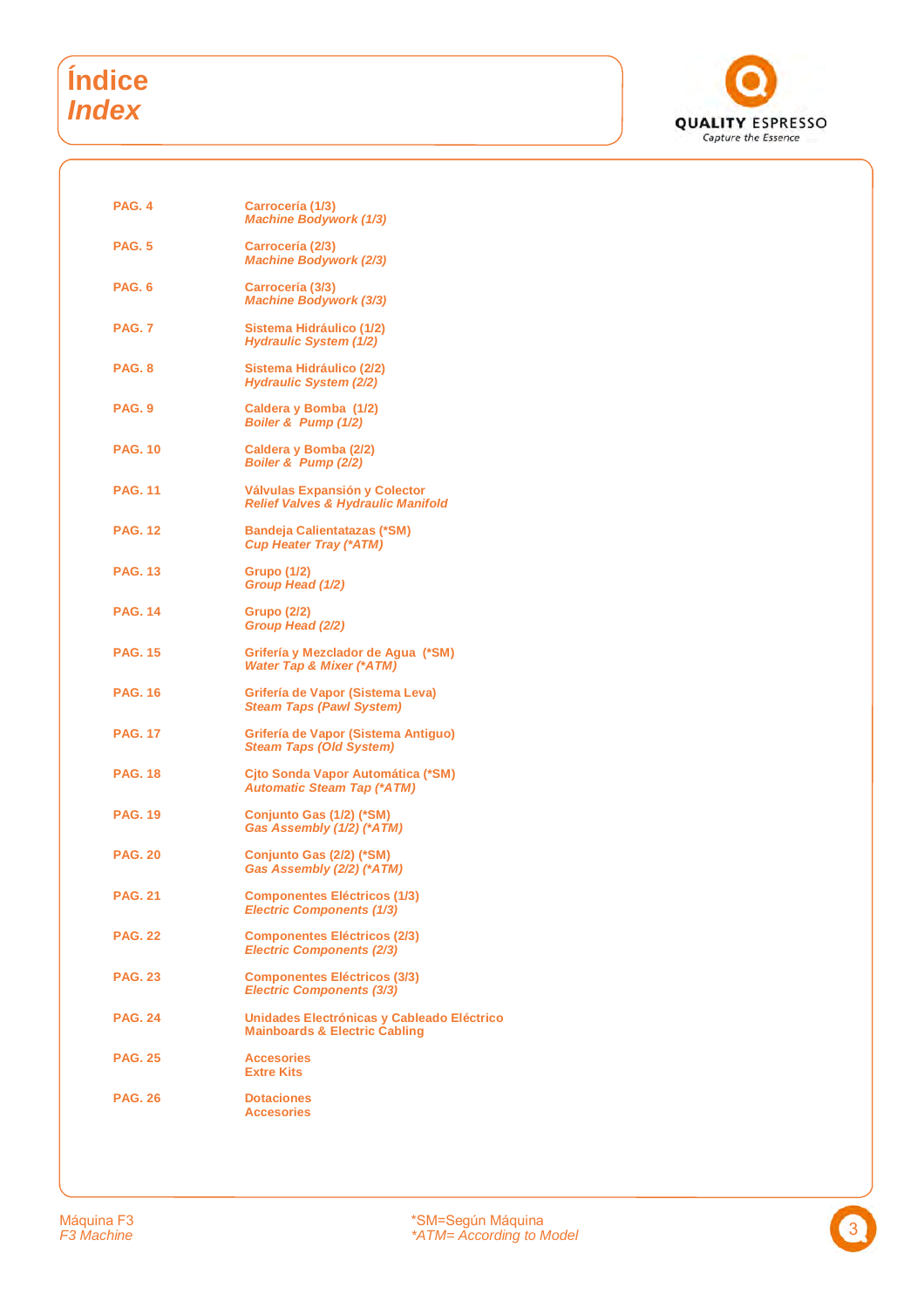## **Carrocería (1/3)**  *Machine Bodywork (1/3)*





| Pos            | <b>DENOMINACION</b>                       | <b>DESCRIPTION</b>                      | 1GR                     | 2GR                     | 3GR        | 4GR                     |
|----------------|-------------------------------------------|-----------------------------------------|-------------------------|-------------------------|------------|-------------------------|
| 1              | <b>Cito Barandillas</b>                   | <b>Rail Assy</b>                        | NT0021                  | NT0018                  | NT0019     | 08516500                |
| 2              | Rejilla Moplen 365 x 233 mm               | 365 x 233 mm Moplen Grating             | 2x08437700              | X                       | X          | X                       |
| 2              | Rejilla Moplen 365 x 315,5 mm             | 365 x 315,5 mm Moplen Grating           | X                       |                         | 2x08437800 |                         |
| $\overline{2}$ | Rejilla Moplen 365 x 167 mm               | 365 x 167 mm Moplen Grating             | $\overline{\mathsf{x}}$ | $\overline{\mathsf{x}}$ | 08437900   | $\overline{\mathsf{x}}$ |
| $\overline{2}$ | Rejilla Moplen 365 x 101 mm               | 365 x 101 mm Moplen Grating             | $\overline{\mathsf{x}}$ | $\overline{\mathsf{x}}$ | X          | 08438000                |
| 3              | <b>Bandeja Apoyatazas</b>                 | <b>Cup Tray</b>                         | 08334000                | 08334100                | 08334200   | 08334300                |
| 3              | <b>Bandeja Apoyatazas (UL)</b>            | Cup Tray (UL)                           | 08334010                | 08334110                | 08334210   | 08334310                |
| 4              | <b>Tirante Lateral Izquierdo</b>          | <b>Left Lateral Support</b>             |                         | 08339300                |            |                         |
| 5              | <b>Tirante Lateral Derecho</b>            | <b>Right Lateral Support</b>            |                         | 08339200                |            |                         |
| 6              | Lateral Izquierdo Rojo                    | <b>Left Red Lateral</b>                 |                         | 08507410                |            |                         |
| 6              | Lateral Izquierdo Negro                   | <b>Left Black Lateral</b>               |                         | 08507400                |            |                         |
| 6              | Lateral Izquierdo Cava Brillante          | Left Shiny Golden Lateral               |                         | 08507420                |            |                         |
| 6              | Lateral Izquierdo Blanco                  | <b>Left White Lateral</b>               |                         | 08507430                |            |                         |
| 6              | Lateral Izquierdo Dorado                  | <b>Left Golden Lateral</b>              |                         | 08326900                |            |                         |
| $\overline{7}$ | Lateral Derecho Roio                      | <b>Right Red Lateral</b>                |                         | 08507310                |            |                         |
| $\overline{7}$ | Lateral Derecho Negro                     | <b>Right Black Lateral</b>              |                         | 08507300                |            |                         |
| $\overline{7}$ | Lateral Derecho Cava Brillante            | <b>Right Shiny Golden Lateral</b>       |                         | 08507320                |            |                         |
| $\overline{7}$ | Lateral Derecho Blanco                    | <b>Right White Lateral</b>              |                         | 08507330                |            |                         |
| 7              | Lateral Derecho Dorado                    | <b>Right Golden Lateral</b>             |                         | 08326800                |            |                         |
| 8              | Protector Lateral Izquierdo Rojo          | <b>Left Red Lateral Protector</b>       |                         | 08505840                |            |                         |
| 8              | Protector Lateral Izquierdo Negro         | <b>Left Black Lateral Protector</b>     | 08505850                |                         |            |                         |
| 8              | Protector Lateral Izquierdo Blanco        | <b>Left White Lateral Protector</b>     | 08505860                |                         |            |                         |
| 8              | Protector Lateral Izquierdo Dorado        | <b>Left Golden Lateral Protector</b>    |                         | 08505800                |            |                         |
| 9              | Protector Lateral Derecho Rojo            | <b>Right Red Lateral Protector</b>      |                         | 08505740                |            |                         |
| $\overline{9}$ | <b>Protector Lateral Derecho Negro</b>    | <b>Right Black Lateral Protector</b>    |                         | 08505570                |            |                         |
| 9              | <b>Protector Lateral Derecho Blanco</b>   | <b>Right White Lateral Protector</b>    |                         | 08505760                |            |                         |
| 9              | Protector Lateral Derecho Dorado          | <b>Right Golden Lateral Protector</b>   |                         | 08505700                |            |                         |
| 10             | Cito Lateral Izquierdo Rojo               | <b>Left Red Lateral Assy</b>            |                         | 08507010                |            |                         |
| 10             | Cito Lateral Izquierdo Negro              | Left Black Lateral Assy                 |                         | 08507000                |            |                         |
| 10             | Cito Lateral Izquierdo Blanco             | <b>Left White Lateral Assv</b>          |                         | 08507030                |            |                         |
| 10             | Cito Lateral Izquierdo Dorado             | Left Golden Lateral Assy                |                         | 08507020                |            |                         |
| 11             | Cito Lateral Derecho Rojo                 | <b>Right Red Lateral Assy</b>           |                         | 08506910                |            |                         |
| 11             | Cito Lateral Derecho Negro                | <b>Right Black Lateral Assy</b>         |                         | 08506900                |            |                         |
| 11             | Cito Lateral Derecho Blanco               | <b>Right White Lateral Assy</b>         | 08506930                |                         |            |                         |
| 11             | Cito Lateral Derecho Dorado               | <b>Right Golden Lateral Assy</b>        | 08506920                |                         |            |                         |
| 12             | Tornillo M4 DIN 7985                      | M4 DIN 7985 Screw                       | 04591202                |                         |            |                         |
| 13             | Tuerca Rápida M4                          | M4 Nut                                  | 05118500                |                         |            |                         |
| 14             | <b>Tope Goma</b>                          | <b>Rubber Cap</b>                       | 07509300                |                         |            |                         |
| 15             | Protector Interior Lateral Izquierdo      | Left Lateral Interior Protector         |                         | 08343700                |            |                         |
| 16             | <b>Protector Interior Lateral Derecho</b> | <b>Right Lateral Interior Protector</b> |                         | 08343600                |            |                         |
| 17             | Tuerca Enjaulada M5                       | M5 Nut                                  |                         | 0551/030136             |            |                         |

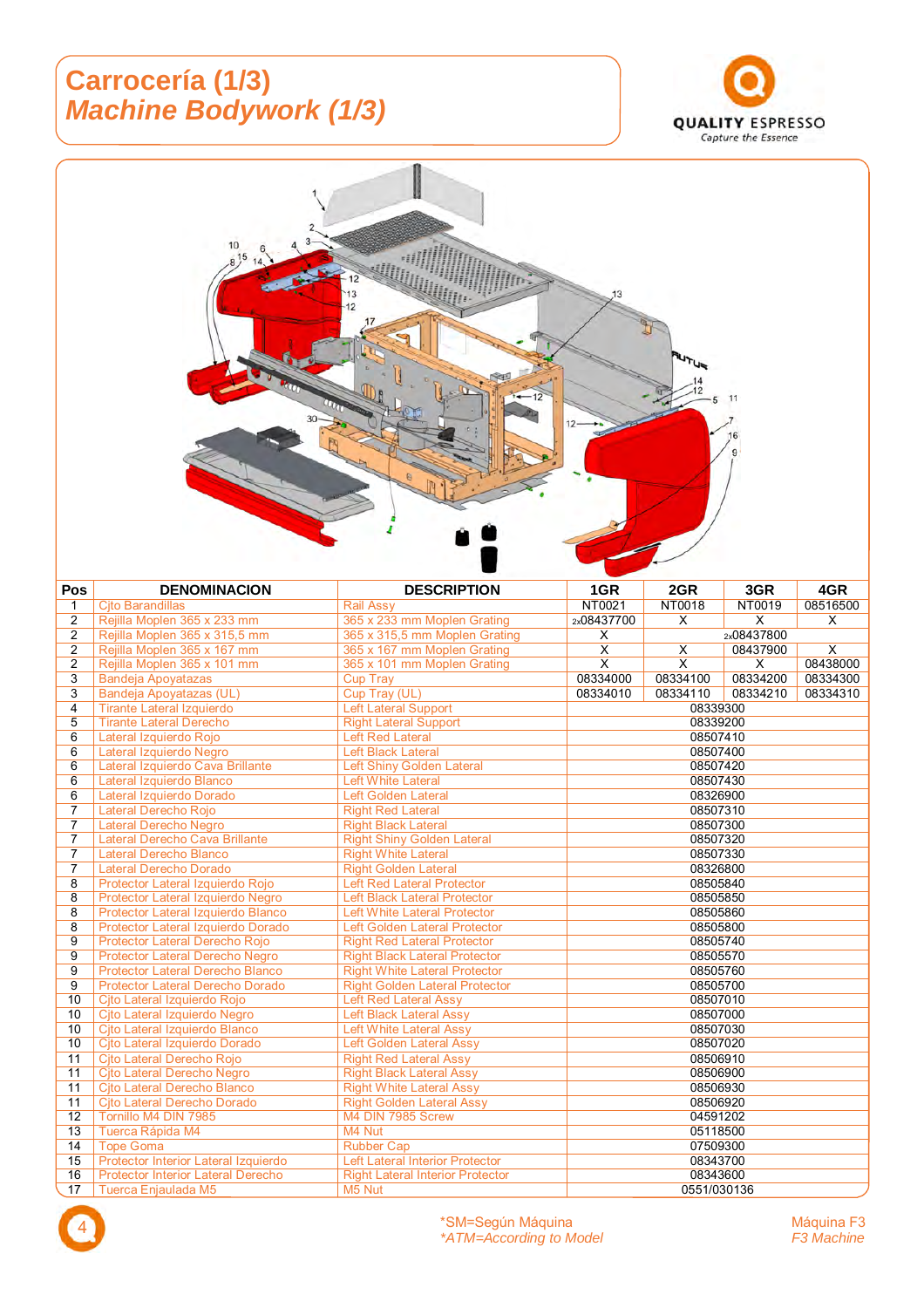#### **Carrocería (2/3)**  *Machine Bodywork (2/3)*





5 Máquina F3 \*SM=Según Máquina *F3 Machine \*ATM= According to Model*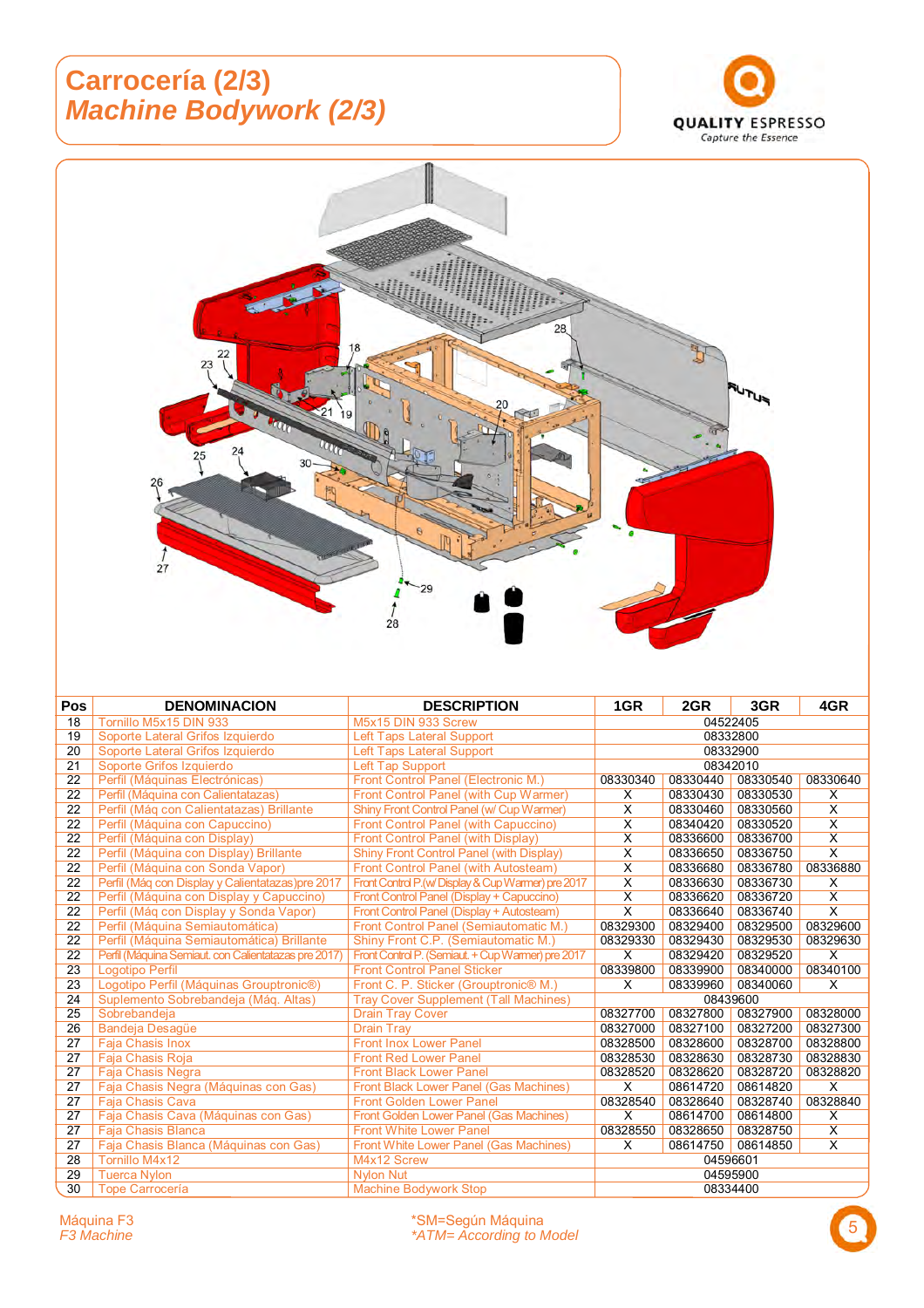## **Carrocería (3/3)**  *Machine Bodywork (3/3)*





| Pos             | <b>DENOMINACION</b>                  | <b>DESCRIPTION</b>                          | 1GR      | 2GR      | 3GR      | 4GR                     |
|-----------------|--------------------------------------|---------------------------------------------|----------|----------|----------|-------------------------|
| 31              | <b>Chasis</b>                        | Chassis                                     | 08300000 | 08300100 | 08300200 | 08300300                |
| $\overline{31}$ | Chasis (Máquinas Altas)              | <b>Chassis (Tall Machines)</b>              | X        | 08460700 | 08460800 | 08460900                |
| 32              | Tapa Inferior (*SM)                  | <b>Chassis Lower Cover (*ATM)</b>           | 08606500 | 08606600 | 08606700 | $\times$                |
| $\overline{32}$ | Tapa Inferior UL (*SM)               | Chassis Lower Cover UL (*SM)                | 08372700 | 08372800 | 08372900 | 08373000                |
| 33              | Pie de Apoyo                         | <b>Machine Foot</b>                         |          | 07468002 |          |                         |
| 34              | Tapa Suplemento (*SM)                | <b>Supplement Top (*ATM)</b>                |          | 08396300 |          |                         |
| 35              | Pie Suplemento de 80 mm              | 80 mm Foot Supplement                       |          | 08396400 |          |                         |
| 35              | Pie Suplemento de 105 mm             | 105 mm Foot Supplement                      |          | 08396500 |          |                         |
| 36              | Panel                                | <b>Front Panel</b>                          | 08328140 | 08328240 | 08328340 | 08328440                |
| 36              | Panel (Máquinas Altas)               | <b>Front Panel (Tall Machines)</b>          | X        | 08328220 | 08328320 | X                       |
| 36              | Panel Brillante (Máquinas Altas)     | <b>Shiny Front Panel (Tall Machines)</b>    |          | 08328250 | 08328350 | $\overline{\mathsf{x}}$ |
| 36              | Panel (Máquinas con Gas)             | <b>Front Panel (Gas Machines)</b>           | X        | 08619200 | 08619300 | X                       |
| $\overline{37}$ | <b>Adhesivo "Quality Espresso"</b>   | "Quality Espresso" Sticker                  |          | 08441900 |          |                         |
| 38              | <b>Cito Protector Grupo</b>          | <b>Group Head Protector</b>                 | 08333220 | 08333320 | 08333420 | 08333520                |
| 38              | Cjto Protector Grupo (Máquina Alta)  | <b>Group Head Protector (Tall Machines)</b> | X        | 08333330 | 08333430 | X                       |
| 39              | <b>Embellecedor Grifo</b>            | <b>Taps Cover</b>                           | 08358100 |          |          |                         |
| 40              | Soporte Grifo Derecho                | <b>Right Tap Support</b>                    |          | 08342210 |          |                         |
| 40              | Soporte Sonda Vapor Automática (*SM) | Autosteam Tap Support (*ATM)                |          | 08496600 |          |                         |
| 41              | Soporte Manómetro                    | <b>Pressure Gauge Support</b>               |          | 08339600 |          |                         |
| 42              | Protector Antigoteo (*SM)            | Water Splatter Protector (*ATM)             |          | 08423500 |          |                         |
| 43              | Soporte Termostato                   | <b>Thermostat Support</b>                   |          | 08196510 |          |                         |
| 44              | Arpón L-27 (Lateral)                 | L-27 Spear (Lateral)                        |          | 08188230 |          |                         |
| 44              | Arpón L-32 (Posterior)               | L-32 Spear (Back Bodywork)                  |          | 08188220 |          |                         |
| 45              | Soporte Bandeja                      | <b>Upper Tray Support</b>                   |          | 08388300 |          |                         |
| 46              | Protector Antigoteo Lateral (*SM)    | Lateral Water Splatter Protector (*ATM)     | 08388400 |          |          |                         |
| 47              | Carrocería Trasera                   | Rear Machine Bodywork                       | 08334500 | 08334600 | 08334700 | 08334800                |
| 48              | <b>Tapa Interruptor</b>              | <b>Main Switch Cover</b>                    | 08310300 |          |          |                         |
| 49              | Adhesivo "Futurmat"                  | "Futurmat" Sticker                          | 08335300 |          |          |                         |
| 50              | Arandela 5,3x15x1,4                  | 5,3x15x1,4 Washer                           | 07410012 |          |          |                         |
| 51              | Tapón Bandeja                        | <b>Upper Tray Cap</b>                       | 08393100 |          |          |                         |
| 52              | Clip Arpón                           | <b>Spear Clamp</b>                          |          | 08034310 |          |                         |
| 53              | Soporte Perfil                       | <b>Front Control Panel Support</b>          |          | 08329700 |          |                         |
| 54              | <b>Adhesivo Lateral</b>              | <b>Lateral Sticker</b>                      |          | 08479300 |          |                         |

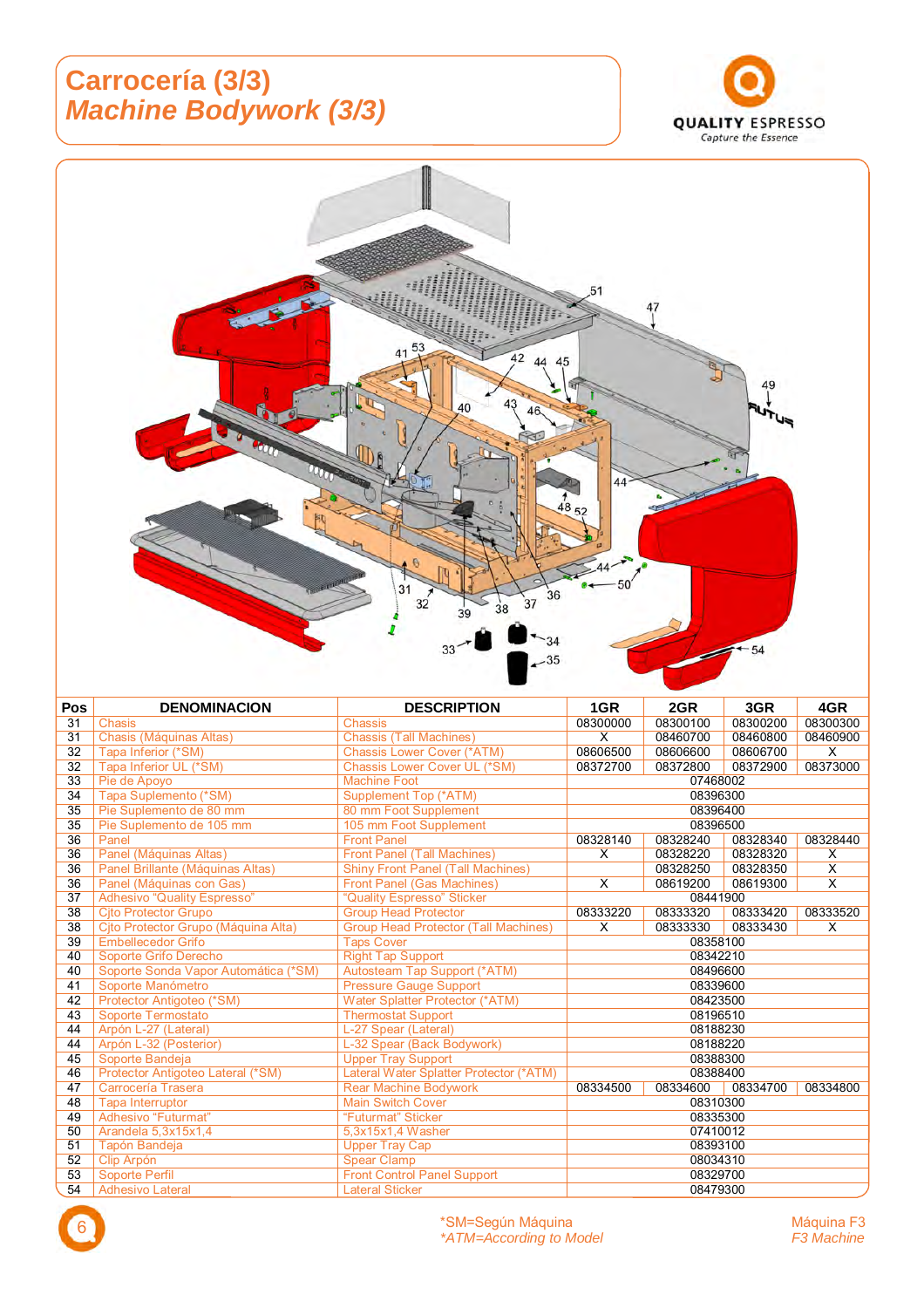## **Sistema Hidráulico (1/2)**  *Hydraulic System (1/2)*





| Pos            | <b>DENOMINACION</b>                                 | <b>DESCRIPTION</b>                                 | 1GR                     | 2GR                       | 3GR      | 4GR                     |
|----------------|-----------------------------------------------------|----------------------------------------------------|-------------------------|---------------------------|----------|-------------------------|
|                | <b>Tubo Grifo Vapor Derecho</b>                     | <b>Right Steam Tap Tube</b>                        | 08347100                |                           |          |                         |
| $\overline{2}$ | Tubo Salida Agua Caliente                           | <b>Hot Water Tap Tube</b>                          | 08349500<br>08347300    |                           |          |                         |
| 3              | Tubo Grifo Vapor Izquierdo                          | Left Steam Tap Tube                                |                         |                           | 08347200 |                         |
| 4              | Manómetro 2,5/16 bar                                | 2.5/16 bar Pressure Gauge                          |                         |                           | 08339500 |                         |
| 5              | Tubo Manómetro a Valvula Compensación               | Pressure Gauge to Compensation Valve Tube          |                         |                           | 08384800 |                         |
| 6              | Tubo Válvula Compensación a Caldera                 | <b>Compensation Valve to Boiler Tube</b>           |                         |                           | 08384700 |                         |
| 7              | Tubo Presostato a Caldera                           | Pressure Switch to Boiler Tube                     |                         |                           | 08151607 |                         |
| 8              | Tubo Presostato a Racord (Máq con Gas)              | Pressure Switch to Fitting (Gas Machines)          | X                       |                           | 08354700 | X                       |
| 9              | Tubo Contador a Tubo Térmico (2o Gr)                | Flowmeter to Heat Exchanger Tube (2° G)            | $\overline{\mathsf{x}}$ |                           | 08308300 |                         |
| 9              | Tubo Contador a Tubo Térmico (3er Gr)               | Flowmeter to Heat Exchanger Tube (3rd G)           |                         | X                         |          | 08308400                |
| 9              | Tubo Contador a Tubo Térmico (4o Gr)                | Flowmeter to Heat Exchanger Tube (4th G)           |                         | $\boldsymbol{\mathsf{x}}$ |          | 08308500                |
| 10             | Tubo Contador a Tubo Térmico (1er Gr)               | Flowmeter to Heat Exchanger Tube (1st G)           | 08347700                |                           | 08308200 |                         |
| 11             | Tubo Colector a TT 1er y 2o Gr (Semiautomáticas)    | H.Manifold to H.E. Tube (1st & 2nd G) (Semiaut.)   | X                       |                           | 08313900 |                         |
| 11             | Tubo Colector a TT 4o Gr (Semiautomáticas)          | H.Manifold to H.E. Tube (4th G) (Semiaut.)         |                         | X                         |          | 08347800                |
| 12             | Tubo Colector a TT 1 er y 3 er Gr (Semiautomáticas) | H.Manifold to H.E. Tube (1st & 3rd G) (Semiaut.)   | 08346900                | X                         | 08314000 | X                       |
| 13             | Tubo Colector a TT 1er y 2o Gr (Semiautomáticas)    | H.Manifold to H.E. Tube (1st & 2nd G) (Semiaut.)   | X                       |                           | 08313900 |                         |
| 13             | Tubo Colector a TT (3er Gr en Mág Semiaut.4Gr)      | H.Manifold to H.E. Tube (3rd G in 4 G Semiaut. M.) |                         | X                         |          | 08347000                |
| 14             | Tubo Grifo a Electroválvula Nivel Agua              | Valve to Water Level Solenoid Valve Tube           |                         |                           | 08309600 |                         |
| 15             | Tubo Electroválvula a Grifo Aqua                    | Solenoid Valve to Hot Water Tap Tube               | 08349600                |                           | 08347400 |                         |
| 16             | Tubo Electroválvula Nivel a Caldera                 | <b>Water Level Solenoid Valve to Boiler Tube</b>   |                         |                           | 08309700 |                         |
| 17             | <b>Tubo Entrada Grupo</b>                           | <b>Inlet Water Group Head Tube</b>                 | 08346700                |                           | 08511200 |                         |
| 17             | Tubo Entrada Grupo (Máquinas Altas)                 | Inlet Water Group Head Tube (Tall M.)              | X                       |                           | 08463500 | X                       |
| 17             | Tubo Entrada 3er Grupo (Máquinas Altas)             | Inlet Water 3rd Group Head Tube (Tall M.)          |                         | X                         | 08463600 | $\overline{\mathsf{x}}$ |
| 18             | Tubo Retorno Grupo                                  | Outlet Water Group Head Tube                       | 08346800                |                           | 08511300 |                         |
| 18             | Tubo Retorno Grupo (Máquinas Altas)                 | Outlet Water Group Head Tube (Tall M.)             | X                       |                           | 08463300 | X                       |
| 18             | Tubo Retorno 3er Grupo (Máquinas Altas)             | Outlet Water 3rd Group Head Tube (Tall M.)         |                         | X                         | 08463700 | $\overline{\mathsf{x}}$ |
| 19             | Tubo Colector a Grifo Agua                          | H. Manifold to Inlet Water Tap Tube                |                         |                           | 08309800 |                         |
| 20             | Tubo Colector a Contador Volumétrico                | H. Manifold to Flowmeter Tube                      | X                       |                           | 08347600 |                         |

Máquina F3 \*SM=Según Máquina *F3 Machine \*ATM= According to Model* 7

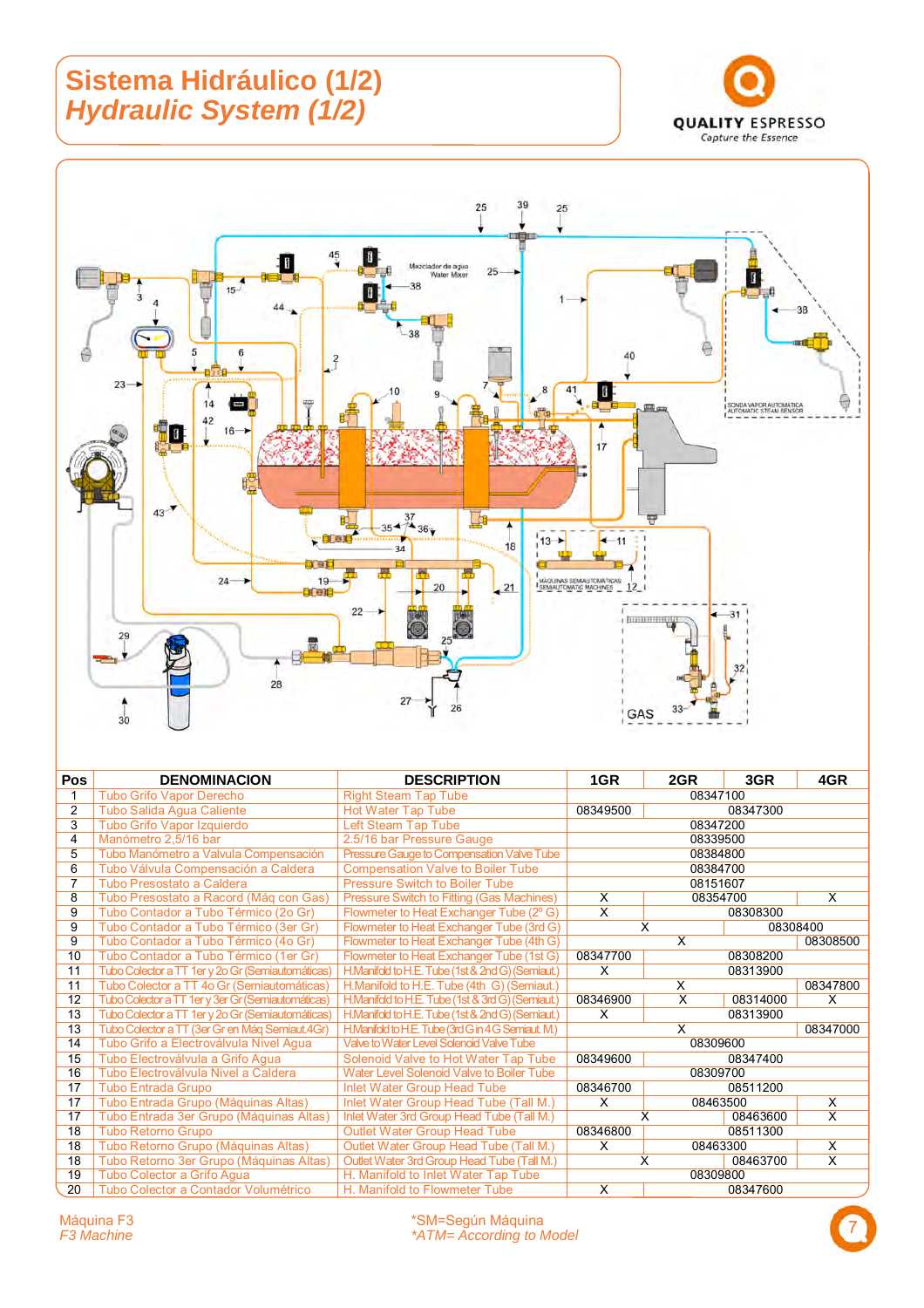## **Sistema Hidráulico (2/2)**  *Hydraulic System (2/2)*





| <b>Pos</b> | <b>DENOMINACION</b>                                 | <b>DESCRIPTION</b>                                 | 1GR                     | 2GR         | 3GR      | 4GR                     |
|------------|-----------------------------------------------------|----------------------------------------------------|-------------------------|-------------|----------|-------------------------|
| 21         | Tubo Colector a Contador (1er y 3er Gr)             | H. Manifold to Flowmeter Tube (1st & 3rd G)        | 08347500                | X           | 08347500 | X                       |
| 21         | Tubo Colector a Contador (2018 - Compatible)        | H.Manifold to Flowmeter Tube (2018-Compatible)     | 08347510                |             | X        |                         |
| 22         | Tubo Válvulas a Colector                            | Valves to H.Manifold Tube                          |                         | 08343900    |          |                         |
| 23         | Tubo Válvulas a Manómetro                           | <b>Valves to Pressure Gauge Tube</b>               |                         | 08116510    |          |                         |
| 24         | Tubo Grifo Entrada a Racord Caldera                 | Inlet Water Tap to Boiler Fitting Tube             |                         | 08442200    |          |                         |
| 25         | Tubo Silicona 6x9                                   | 6x9 Silicone Tube                                  |                         | 67613609063 |          |                         |
| 26         | Cubeta Desagüe                                      | Drain Cup                                          |                         | 08478700    |          |                         |
| 27         | Tubo de Desagüe                                     | <b>Drain Tube</b>                                  |                         | 08020703    |          |                         |
| 28         | <b>Tubo Salida Bomba</b>                            | Water Outlet Pump Tube                             |                         | 08341600    |          |                         |
| 29         | <b>Tubo Entrada Aqua Red</b>                        | <b>Water Inlet Tube</b>                            |                         | 0571/050108 |          |                         |
| 30         | <b>Tubo Entrada Bomba</b>                           | Water Inlet Pump Tube                              |                         | 0551/050112 |          |                         |
| 31         | Tubo Caldera a Automático Gas (*SM)                 | Boiler to Gas System Tube (*ATM)                   | X                       | 08357900    |          | X                       |
| 32         | Tubo Entrada Gas (*SM)                              | Gas Inlet Tube (*ATM)                              | X                       | 08653200    |          | X                       |
| 33         | Tubo Grifo a Automático Gas (*SM)                   | Gas Tap to Automatic Regulator Tube (*ATM)         | $\overline{\mathsf{x}}$ | 08358000    |          | $\overline{\mathsf{x}}$ |
| 34         | Tubo Caldera a Válvula (*SM)                        | Boiler to Valve Tube (*ATM)                        |                         | 08712100    |          |                         |
| 35         | Válvula Manual (*SM)                                | Manual Valve (*ATM)                                |                         | 08442100    |          |                         |
| 36         | Tubo Válvula a Cubeta (*SM)                         | Valve to Drain Cup Tube (*ATM)                     |                         | 08712200    |          |                         |
| 37         | <b>Kit Vaciado Caldera</b>                          | <b>Boiler Drain Kit</b>                            |                         | NT0999      |          |                         |
| 38         | Tubo Teflón 8x6 (*SM)                               | 8x6 Teflon Tube (*ATM)                             |                         | 67615608060 |          |                         |
| 39         | Conexión en "T"                                     | "T"-Shaped Connection                              | 09000318                |             |          |                         |
| 40         | Tubo Salida Sonda Vapor Automática (*SM)            | Automatic Steam Tap Tube (*ATM)                    | X                       | 08456100    | 08464900 | 08465000                |
| 41         | Tubo TT a Electroválvula (Máq Grouptronic®)         | H.E to Solenoid Valve Tube (Grouptronic® M.)       | X                       |             | 08463300 |                         |
| 41         | Tubo TT Derecho a Electroválvula (Mág Grouptronic®) | Right H.E to Sol. Valve Tube (Grouptronic® M.)     | X<br>08463400           |             |          |                         |
| 42         | Tubo Grifo a Caldera (Máq Mezcla Agua)              | Water Valve to Boiler Tube (Water Mixer M.)        | X<br>08309700           |             |          |                         |
| 43         | Tubo Válvulas a Grifo (Mág Mezcla Agua)             | Valves to Manual Valve Tube (Water Mixer M.)       | $\overline{\mathsf{x}}$ |             | 08420500 |                         |
| 44         | Tubo Grifo a Mezclador (Máq Mezcla Agua)            | Valve to Mixer Tube (Water Mixer Machines)         | X                       |             | 08420600 |                         |
| 45         | Tubo Caldera a Mezclador (Máq Mezcla Agua)          | <b>Boiler to Mixer Tube (Water Mixer Machines)</b> | $\overline{\mathsf{x}}$ |             | 08420700 |                         |

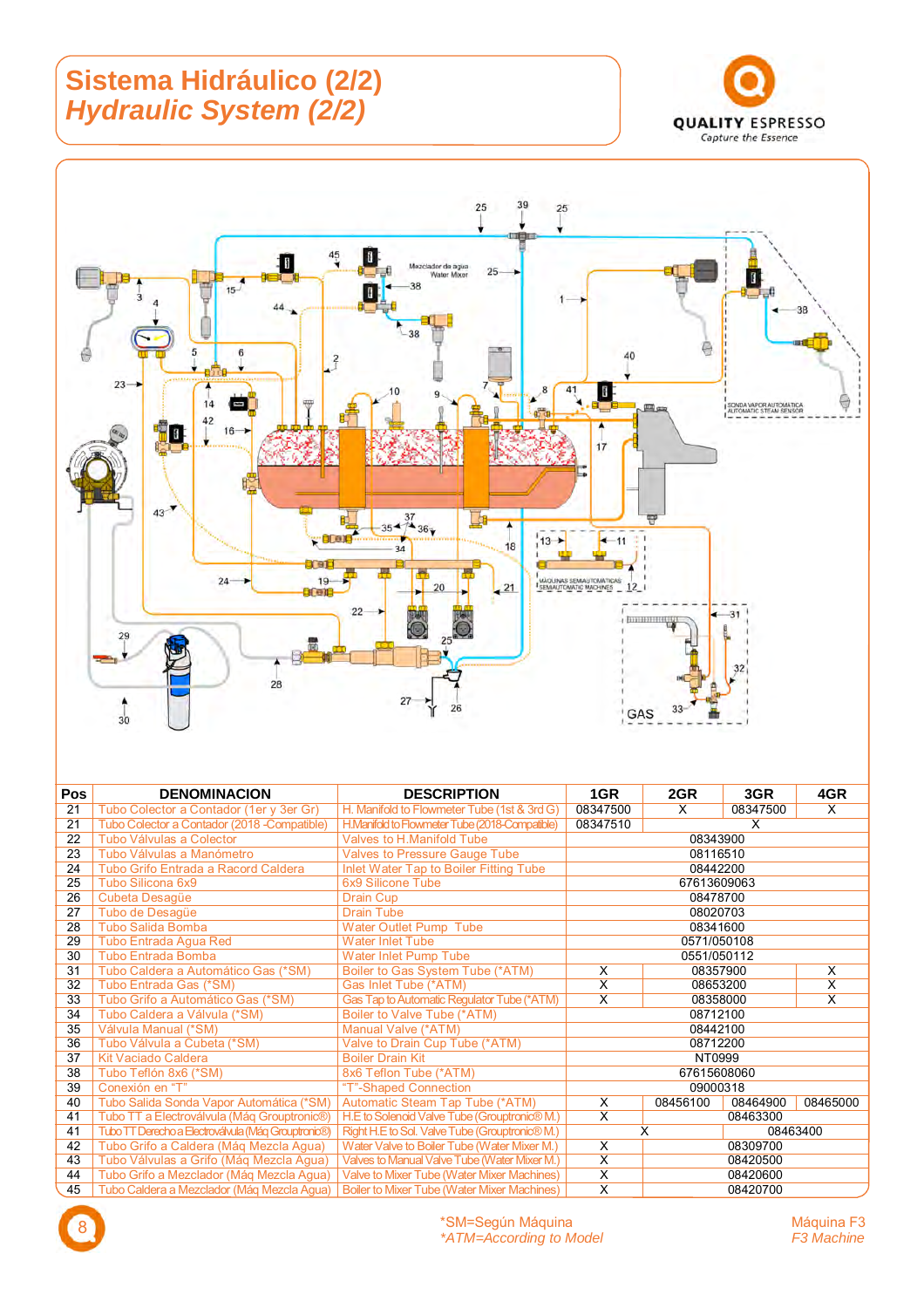#### **Caldera y Bomba (1/2)**  *Boiler & Pump (1/2)*





| <b>Pos</b>     | <b>DENOMINACION</b>                                   | <b>DESCRIPTION</b>                                       | 1GR                     | 2GR         | 3GR      | 4GR      |
|----------------|-------------------------------------------------------|----------------------------------------------------------|-------------------------|-------------|----------|----------|
|                | Caldera Decapada                                      | <b>Boiler</b>                                            | 08700000                | 08700100    | 08700200 | 08700300 |
|                | Caldera Decapada Niquelada                            | <b>Nickel Plated Boiler</b>                              | 08700010                | 08700110    | 08700210 | 08700310 |
| 1              | Caldera Decapada (Máquinas Display)                   | <b>Pickel Boiler (Display Machines)</b>                  | X                       | 08700400    | 08700500 | 08700600 |
| 1              | Caldera Decapada Niquelada (M. Display)               | <b>Nickel Plated Boiler (Display M.)</b>                 | $\overline{\mathsf{x}}$ | 08700410    | 08700510 | X        |
| 2              | Cito Invector Tubo Térmico                            | <b>Heat Exchanger Injector Fitting Assy</b>              |                         | 08355000    |          |          |
| $\overline{2}$ | Cito Invector Tubo Térmico Niquelado                  | Nickel Plated H.E. Injector Fitting Assy                 |                         | 08355010    |          |          |
| 3              | Cjto Inyector TT (Máquinas Grouptronic <sup>®</sup> ) | H.E. Injector Fitting Assy (Grouptronic <sup>®</sup> M.) |                         | 08362100    |          |          |
| 4              | Cito Racord Tubo Térmico Roscado                      | <b>Heat Exchanger Fitting Assy</b>                       |                         | 08660200    |          |          |
| $\overline{4}$ | Cito Racord TT Roscado Niquelado                      | Nickel Plated H,E. Fitting Assy                          |                         | 08660210    |          |          |
| 5              | Cito Racord Tubo Térmico (Sistema Antiquo)            | Heat Exchanger Fitting Assy (Old System)                 |                         | 08469900    |          |          |
| 5              | Cito Racord TT (Sistema Antiguo) Niquelado            | Nickel Plated H.E. Fitting Assy (Old System)             |                         | 08469910    |          |          |
| 6              | Junta Tórica 14x1,5                                   | 14x1,5 O-Ring                                            |                         | 08494710    |          |          |
| $\overline{7}$ | Junta Tórica                                          | O-Ring                                                   |                         | 08603500    |          |          |
| 8              | Arandela Cobre 13,5x17,5x1,5                          | 13,5x17,5x1,5 Copper Washer                              |                         | 01626804    |          |          |
| 9              | Inyector Ø4,5 mm                                      | Ø4.5 mm Injector                                         |                         | 08426700    |          |          |
| 9              | Invector $Ø2.5$ mm ( $*SM$ )                          | Ø2.5 mm Injector (*ATM)                                  |                         | 08426720    |          |          |
| 9              | Inyector Ø2 mm (*SM)                                  | Ø2 mm Injector (*ATM)                                    |                         | 08426710    |          |          |
| 10             | Cito Sonda Nivel Seguridad (*SM)                      | Safety Water Upper Level Probe Assy (*ATM)               |                         | 0441/091016 |          |          |
| 11             | <b>Cito Sonda Nivel</b>                               | Safety Water Lower Level Probe Assy                      |                         | 0441/090816 |          |          |
| 12             | Cito Válvula Seguridad                                | <b>Pressure Relief Valve Assy</b>                        |                         | 08074701    |          |          |
| 13             | Arandela Cobre 17x22x1,5                              | 17x22x1,5 Copper Washer                                  |                         | 07412208    |          |          |
| 14             | Cjto Racord Pesca                                     | <b>Outlet Water Assy</b>                                 | 07695604                |             |          |          |
| 14             | Cito Racord Pesca Niquelado                           | <b>Nickel Plated Outlet Water Assy</b>                   | 07695612                |             |          |          |
| 15             | Tapón 1/4" G                                          | 1/4" G Plug                                              | 00225805                |             |          |          |
| 15             | Tapón 1/4" G Niquelado                                | Nickel Plated 1/4" G Plug                                |                         | 00225813    |          |          |
| 16             | Racord 3 Vías (Máquinas Gas)                          | 3-Way Fitting (Gas Machines)                             |                         | 08304500    |          |          |

9 Máquina F3 \*SM=Según Máquina *F3 Machine \*ATM= According to Model*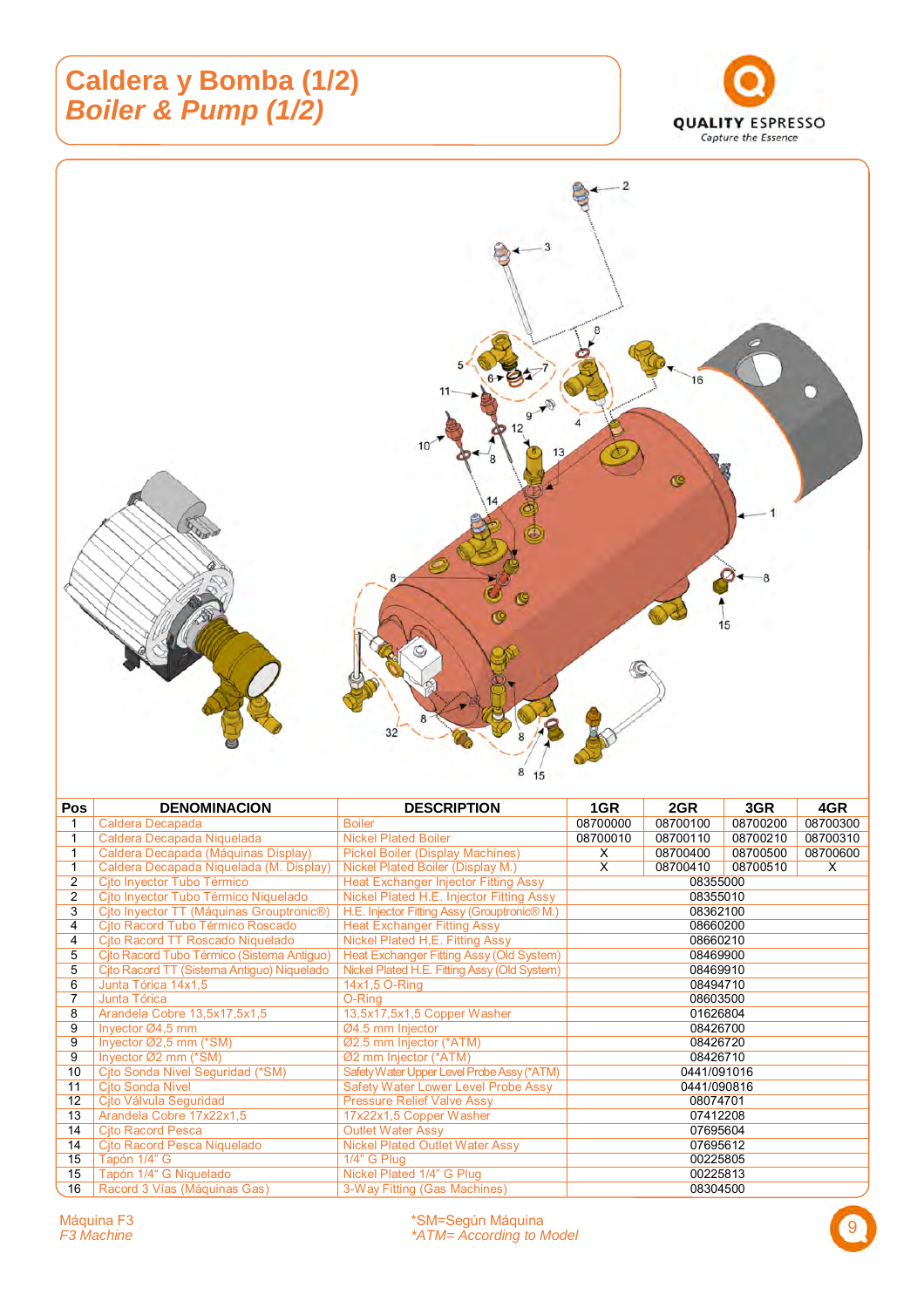## **Caldera y Bomba (2/2)**  *Boiler & Pump (2/2)*





| <b>Pos</b> | <b>DENOMINACION</b>                      | <b>DESCRIPTION</b>                            | 1GR        | 2GR         | 3GR | 4GR |
|------------|------------------------------------------|-----------------------------------------------|------------|-------------|-----|-----|
| 17         | Tapón Válvula Compensación               | <b>Compensation Valve Plug</b>                | 08179004   |             |     |     |
| 17         | Tapón Válvula Compensación Niquelado     | <b>Nickel Plated Compensation Valve Plug</b>  | 08179012   |             |     |     |
| 18         | Junta Tórica 6,07 EPDM                   | 6,07 EPDM O-Ring                              |            | 08179103    |     |     |
| 19         | Esfera Ø8 mm                             | Ø8 mm Sphere                                  |            | 01720507    |     |     |
| 20         | Cuerpo Válvula Compensación              | <b>Compensation Valve Main Body</b>           |            | 08381000    |     |     |
| 20         | Cuerpo Válvula Compensación Niquelado    | Nickel Plated Compensation Valve Main Body    |            | 08381010    |     |     |
| 21         | Cjto Válvula Compensación                | <b>Compensation Valve Assy</b>                |            | 08514600    |     |     |
| 22         | Racord Entrada Aqua                      | <b>Inlet Water Fitting</b>                    |            | 07466501    |     |     |
| 22         | Racord Entrada Agua Niquelado            | <b>Nickel Plated Inlet Water Fitting</b>      |            | 07466519    |     |     |
| 23         | <b>Reductor Entrada Agua</b>             | <b>Inlet Water Pressure Reducer</b>           | 08391200   |             |     |     |
| 24         | Racord 1/4"GA - 1/8"G - 1/4"GA           | 1/4"GA - 1/8"G - 1/4"GA Fitting               | 08341200   |             |     |     |
| 24         | Racord 1/4"GA - 1/8"G - 1/4"GA Niquelado | Nickel Plated 1/4"GA - 1/8"G - 1/4"GA Fitting | 08341210   |             |     |     |
| 25         | Racord 1/4"G                             | 1/4" G Fitting                                | 08416600   |             |     |     |
| 25         | Racord 1/4"G Niquelado                   | Nickel Plated 1/4" G Fitting                  |            | 08416600    |     |     |
| 26         | <b>Grifo Regulador</b>                   | <b>Regulating Tap</b>                         |            | 08416500    |     |     |
| 27         | <b>Racord Salida Bomba</b>               | <b>Pump Outlet Fitting</b>                    |            | 08004418    |     |     |
| 27         | Racord Salida Bomba Niquelado            | <b>Nickel Plated Pump Outlet Fitting</b>      |            | 08004426    |     |     |
| 28         | Filtro                                   | Filter                                        |            | 08297900    |     |     |
| 29         | Racord                                   | <b>Fitting</b>                                |            | 0371/110103 |     |     |
| 29         | Racord Niquelado                         | <b>Nickel Plated Fitting</b>                  |            | 0371/110203 |     |     |
| 30         | Bomba "Fluid-o-tech"                     | "Fluid-o-tech" Pump                           | 07822109   |             |     |     |
| 30         | Bomba "Procon"                           | "Procon" Pump                                 | 07822109-S |             |     |     |
| 31         | Cito Racord 3 Vías                       | 3-Way Fitting Assy                            | 08355300   |             |     |     |
| 31         | Cito Racord 3 Vías Niquelado             | Nickel Plated 3-Way Fitting Assy              | 08355310   |             |     |     |
| 32         | Cito Electroválvula Entrada Agua (*SM)   | Inlet Water Solenoid Valve Assy (*ATM)        | 08416400   |             |     |     |
| 33         | Aislante Térmico (*SM)                   | Thermal Insulator (*ATM)                      | X          | 08551700    | X   | X   |
| 34         | Brida Aislante (*SM)                     | Thermal Insulator Fastener (*ATM)             | X          | 08551800    | X   | X   |

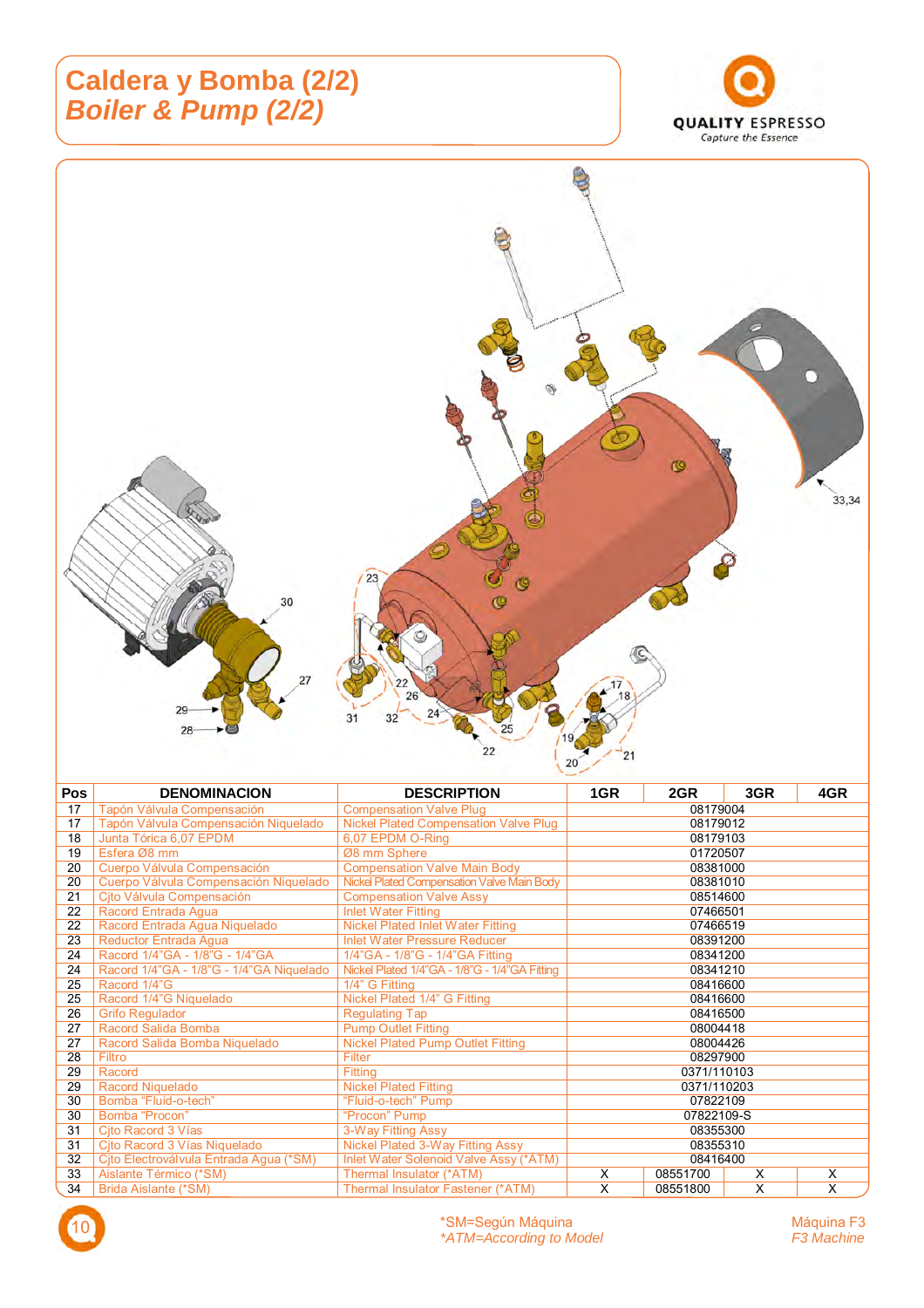#### **Válvulas Expansión y Colector**  *Relief Valves & Hydraulic Manifold*





| Pos            | <b>DENOMINACION</b>                          | <b>DESCRIPTION</b>                          | REF.                     |
|----------------|----------------------------------------------|---------------------------------------------|--------------------------|
| 1              | <b>Kit Purgador (Opcional)</b>               | <b>Purge Kit (Optional)</b>                 | 08447700                 |
| 2              | Cjto Válvula Retención/Expansión             | <b>Check / Relief Valve Assy</b>            | 07843808                 |
| $\overline{2}$ | Cjto Válvula Retención/Expansión Niquelado   | Nickel Plated Check / Relief Valve Assy     | 07843816                 |
| 3              | Tuerca 3/8" Gas                              | 3/8" Nut                                    | 04531505                 |
| 4              | Cuerpo Válvula Retención                     | <b>Check Valve Main Body</b>                | 07922701                 |
| 4              | Cuerpo Válvula Retención Niquelado           | <b>Nickel Plated Check Valve Main Body</b>  | 07922719                 |
| 5              | Junta Tórica                                 | O-Ring                                      | 07851900                 |
| 6              | Casquillo                                    | Cap                                         | 07851801                 |
| 6              | Casquillo Niquelado                          | <b>Nickel Plated Cap</b>                    | 07851819                 |
| 7              | Esfera Ø11,11                                | Ø11,11 Sphere                               | 01832005                 |
| 8              | Muelle Válvula                               | <b>Valve Spring</b>                         | 01720606                 |
| 9              | Junta Tórica                                 | O-Ring                                      | 07763204                 |
| 10             | Cuerpo Válvula Expansión                     | <b>Relief Valve Main Body</b>               | 07851603                 |
| 10             | Cuerpo Válvula Expansión Niquelado           | <b>Nickel Plated Relief Valve Main Body</b> | 07851611                 |
| 11             | Arandela Valvula Expansión                   | <b>Relief Valve Washer</b>                  | 08506530                 |
| 12             | <b>Junta Cierre</b>                          | <b>Closing Gasket</b>                       | 01853704                 |
| 13             | Casquillo                                    | Cap                                         | 01853803                 |
| 13             | Casquillo Niquelado                          | <b>Nickel Plated Cap</b>                    | 01853811                 |
| 14             | <b>Muelle</b>                                | <b>Spring</b>                               | 00109108                 |
| 15             | Arandela 6,5x14,3x1                          | 6.5x14.3x1 Washer                           | 04711701                 |
| 16             | Racord                                       | <b>Fitting</b>                              | 07468101                 |
| 16             | Racord Niquelado                             | <b>Nickel Plated Fitting</b>                | 07468119                 |
| 17             | <b>Regulador Muelle</b>                      | <b>Spring Regulator</b>                     | 07468408                 |
| 17             | Regulador Muelle Niguelado                   | <b>Nickel Plated Fitting</b>                | 07468416                 |
| 18             | Válvula 1/4"                                 | 1/4" Valve                                  | 08442100                 |
| 19             | Tuerca 1/4" Gas                              | 1/4" Nut                                    | 04530600                 |
| 20             | Colector                                     | Manifold                                    | 08283509                 |
| 20             | <b>Colector Niquelado</b>                    | <b>Nickel Plated Manifold</b>               | 08283510                 |
| 21             | Disco 10.2x1.5 Cobre                         | 10.2x1.5 Washer Disc                        | 07412703                 |
| 22             | Tuerca 1/4" G Abocardada                     | 1/4" Flared Nut                             | 05051701                 |
| 23             | <b>Niple Especial</b>                        | <b>Nipple</b>                               | 08058901                 |
| 24             | Tuerca Niple 3/8"                            | 3/8" Nipple Nut                             | 00011502                 |
| 25             | Racord 1/8" a 1/4" Abocardado                | 1/8" to 1/4" Fitting                        | 02800704                 |
| 25             | Racord 1/8" a 1/4" Abocardado Niquelado      | Nickel Plated 1/8" to 1/4" Fitting          | 02800712                 |
| 26             | Contador Volumétrico (Máquinas Electrónicas) | <b>Flowmeter (Electronic Machines)</b>      | Ver Pág 20 / See Page 20 |

11 Máquina F3 \*SM=Según Máquina *F3 Machine \*ATM= According to Model* 

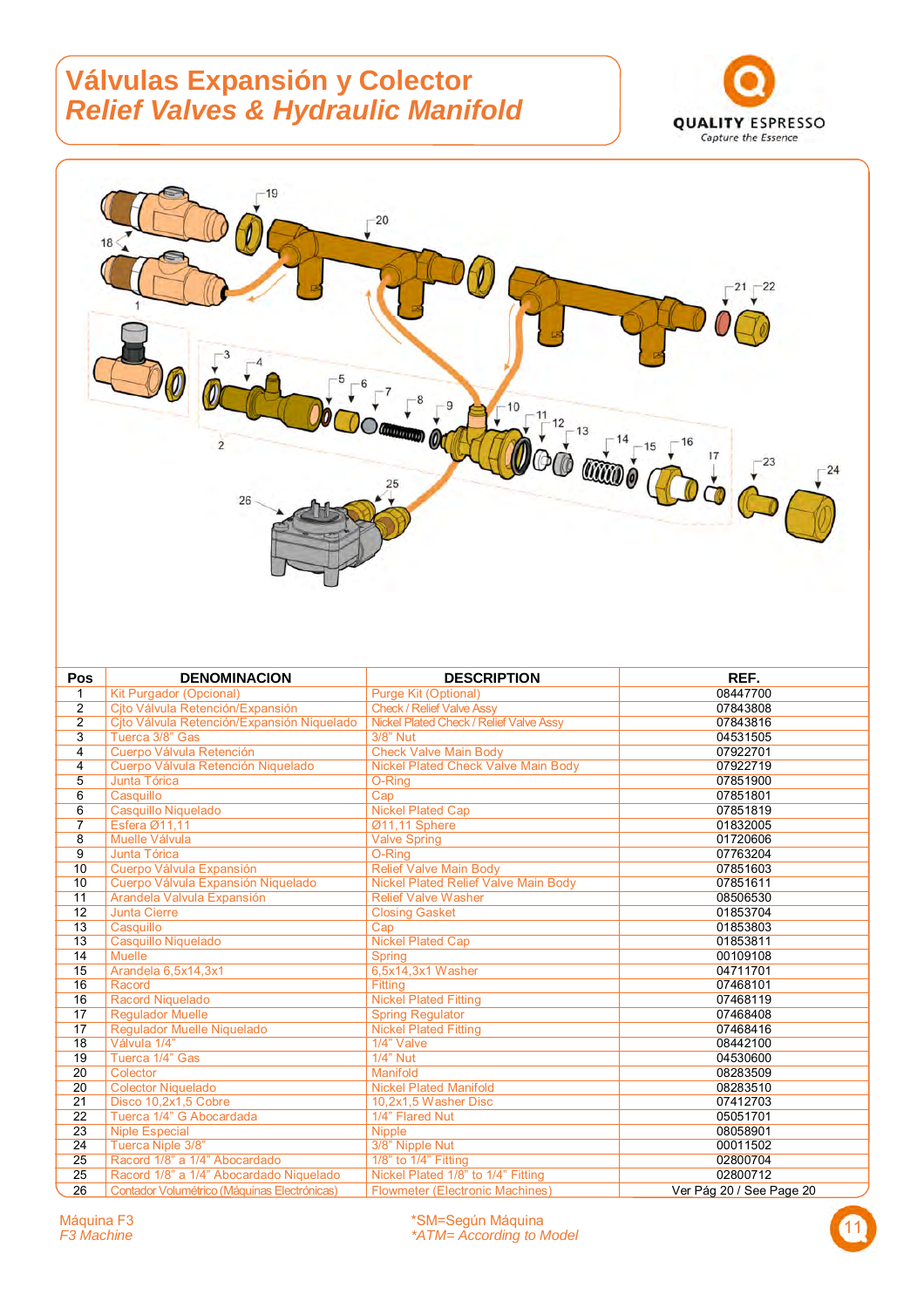## **Bandeja Calientatazas (\*SM)**  *Cup Heater Tray (\*ATM)*





Thermostats Support<br>M4x12 Plain Headed Screw 12 Tornillo Cabeza Plana M4x12 M4x12 Plain Headed Screw 04596601 13 Tornillo M3 Screw M3 Screw 2016 12 M3 Screw 2016 12 M3 Screw 2016 12 M3 Screw 2016 12 M3 Screw 2016 12 M3 Screw 2016 12 M3 Screw 2017 12 M3 Screw 2017 12 M3 Screw 2017 12 M3 Screw 2017 12 M3 Screw 2017 12 M3 Screw 2017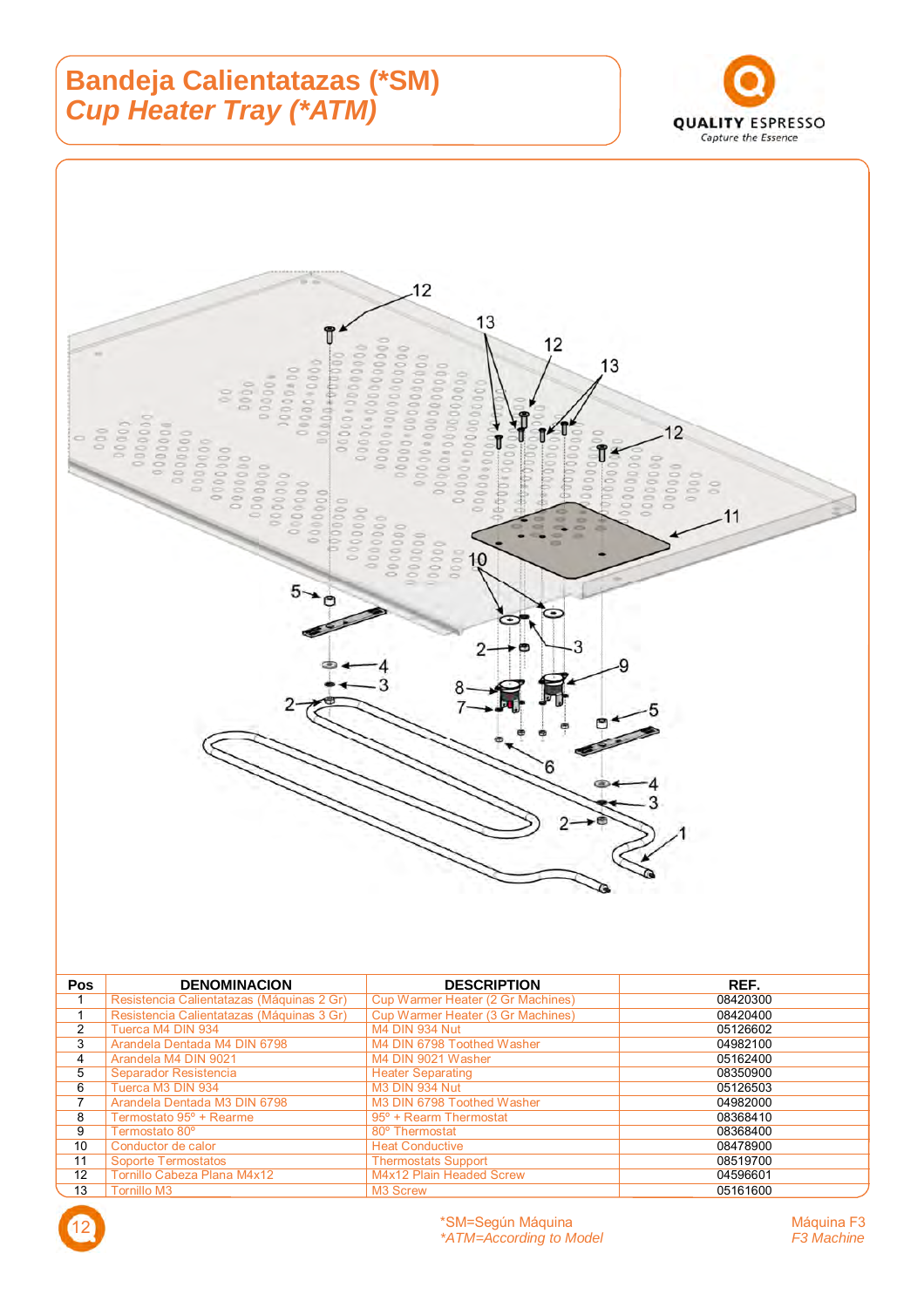## **Grupo (1/2)**  *Group Head (1/2)*





| <b>Pos</b> | <b>DENOMINACION</b>                                    | <b>DESCRIPTION</b>                           | REF.                     |
|------------|--------------------------------------------------------|----------------------------------------------|--------------------------|
|            | <b>Tapón Guía Muelle</b>                               | <b>Spring Guide Cap</b>                      | 07557200                 |
| 2          | Tubo Teflón 8x10x12                                    | 8x10x12 Teflon Tube                          | 67615610080              |
| 3          | Arandela 12,1x15,8x1,5                                 | 12,1x15,8x1,5 Copper Washer                  | 07412208                 |
| 4          | Filtro                                                 | <b>Filter</b>                                | 08298700                 |
| 5          | Invector                                               | Injector                                     | 08298800                 |
| 6          | Junta Tórica                                           | O-Ring                                       | 0371/040103              |
| 7          | Columna Inyector                                       | <b>Injector Column</b>                       | 08299000                 |
| 7          | Columna Inyector Niquelada                             | <b>Nickel Plated Injector Column</b>         | 08299010                 |
| 8          | <b>Kit Filtro Grupo</b>                                | <b>Group Head Filter Kit</b>                 | NT0029                   |
| 9          | <b>Tapón Grupo</b>                                     | Group Head Cap                               | 02736403                 |
| 10         | Arandela 12,1x15,8x1,5                                 | 12,1x15,8x1,5 Washer                         | 07411507                 |
| 11         | <b>Cuerpo Grupo</b>                                    | <b>Group Head Main Body</b>                  | 08430920                 |
| 11         | Cuerpo Grupo (Máquinas Altas)                          | <b>Group Head Main Body (Tall Machines)</b>  | 08430970                 |
| 11         | Cuerpo Grupo (Máquinas Grouptronic®)                   | Group Head Main Body (Grouptronic® Machines) | 08430930                 |
| 11         | Cuerpo Grupo (Máq Altas con Grouptronic <sup>®</sup> ) | Group Head Main Body (Tall + Grouptronic M.) | 08430980                 |
| 12         | Rociador de Aqua                                       | <b>Water Sprayer</b>                         | 02012904                 |
| 12         | Rociador de Aqua Niquelado (*SM)                       | Nickel Plated Water Sprayer (*ATM)           | 02012912                 |
| 12         | Rociador de Agua (Monodosis) (*SM)                     | Water Sprayer (Monodose) (*ATM)              | 02012920                 |
| 13         | Ducha Grupo                                            | <b>Group Head Shower</b>                     | 02610004                 |
| 13         | Ducha Grupo (Monodosis) (*SM)                          | Group Head Shower (Monodose) (*ATM)          | 02610020                 |
| 14         | Junta Porta Filtro 8 mm                                | 8 mm Filter Holder Gasket                    | 01652809                 |
| 14         | Junta Porta Filtro 9 mm (*SM)                          | 9 mm Filter Holder Gasket (*SM)              | 01160400                 |
| 14         | Suplemento Junta Porta Filtro 1 mm (*SM)               | 1 mm Filter Holder Gasket Supplement (*ATM)  | 07158009                 |
| 15         | <b>Tapa Electroválvula</b>                             | <b>Solenoid Valve Cover</b>                  | 08426600                 |
| 16         | Electroválvula Grupo                                   | <b>Group Head Solenoid Valve</b>             | Ver pág 21 / See page 21 |

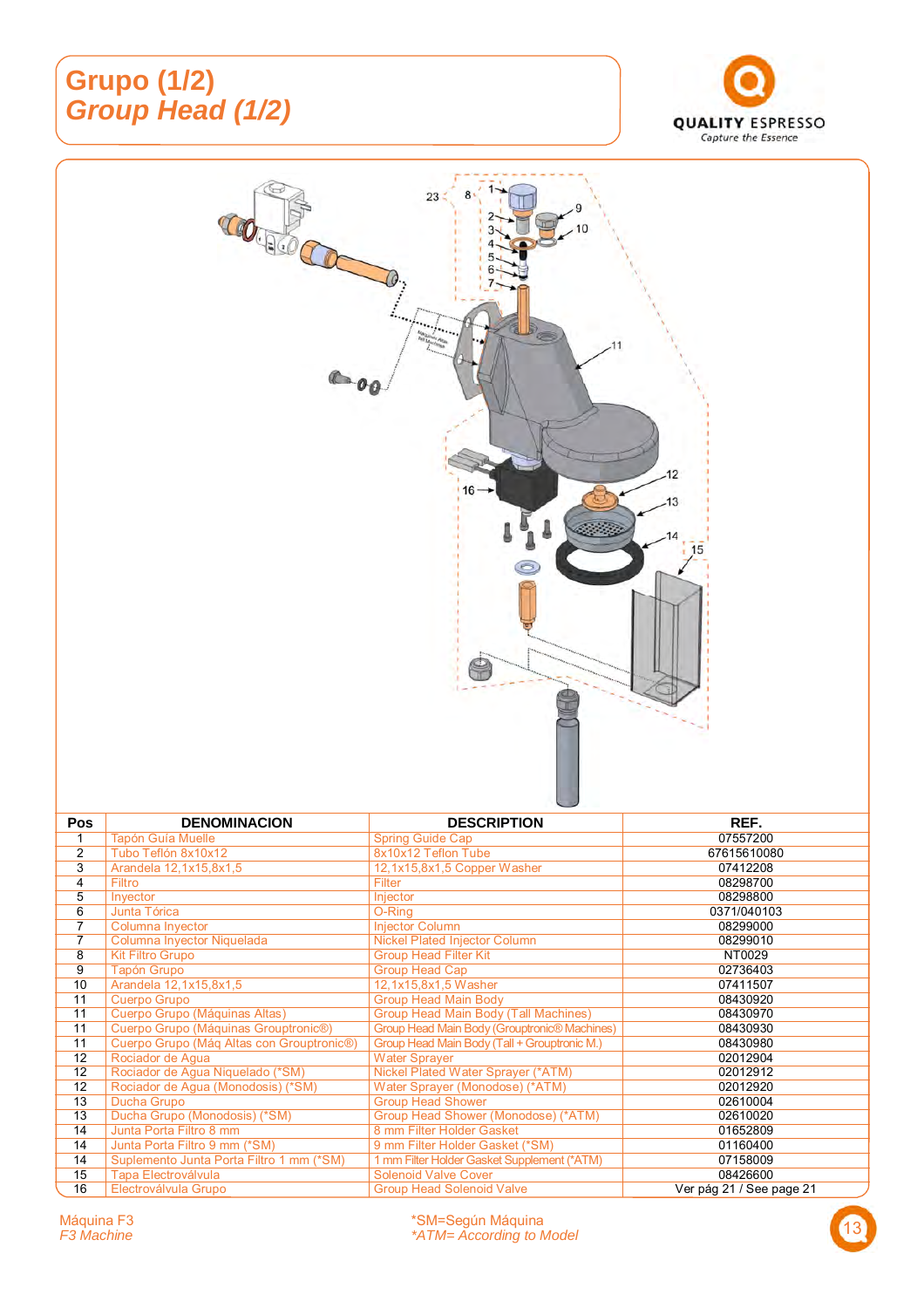## **Grupo (2/2)**  *Group Head (2/2)*





| 22 | Tubo Descarga Grupo (Máquinas Altas)         | Discharge Tube (Tall Machines)                      | 08433410 |
|----|----------------------------------------------|-----------------------------------------------------|----------|
| 23 | Cito Grupo                                   | <b>Group Head Assy</b>                              | 08430700 |
| 23 | Cjto Grupo (Máquinas con Grouptronic®)       | Group Head Assy (Grouptronic <sup>®</sup> Machines) | 08430800 |
| 23 | Cito Grupo (Máquinas Altas)                  | Group Head Assy (Tall Machines)                     | 08496500 |
| 23 | Cjto Grupo (Máquinas Altas con Grouptronic®) | Group Head Assy (Tall + Grouptronic® M.)            | 08496510 |
| 24 | Tornillo M8x15                               | M8x15 Screw                                         | 04106217 |
| 25 | Arandela Grower DIN7980                      | <b>DIN7980 Grower Washer</b>                        | 04316412 |
| 26 | Arandela DIN125                              | DIN125 Washer                                       | 04333613 |
| 27 | Junta Grupo                                  | <b>Group Gasket</b>                                 | 08150203 |
| 28 | Racord Nipple (Máquinas Grouptronic®)        | Nipple Fitting (Grouptronic <sup>®</sup> Machines)  | 08415500 |
| 29 | <b>Tuerca Nipple</b>                         | Nipple Nut                                          | 08432200 |
| 30 | Arandela 13,5x17,5x1                         | 13,5x17,5x1 Washer                                  | 01626804 |
| 31 | Racord 1/2"-1/4" Gas                         | 1/2"-1/4" Gas Fitting                               | 08424200 |

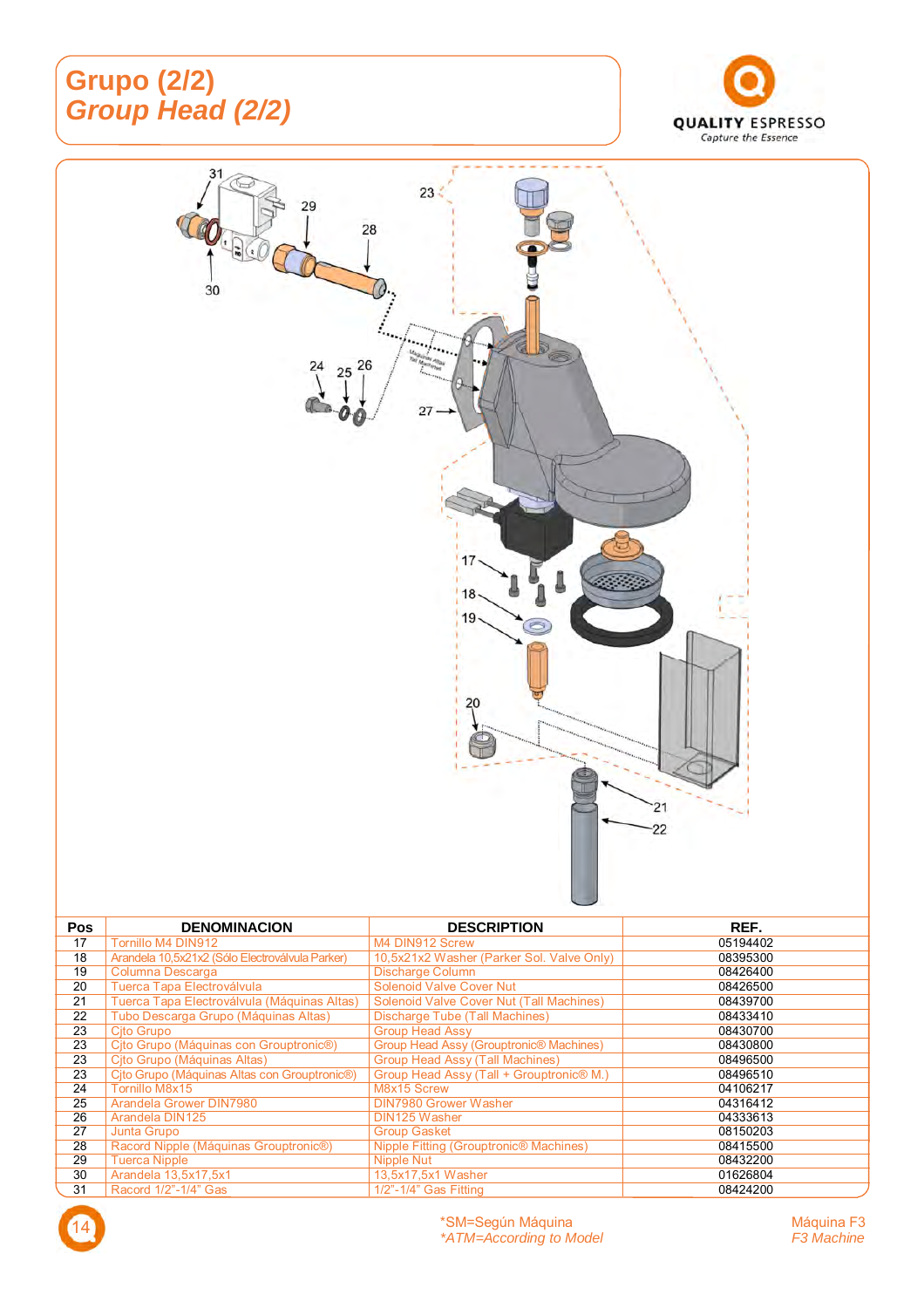#### **Grifería y Mezclador de Agua (\*SM)** *Water Tap & Mixer (\*ATM)*





| Pos             | <b>DENOMINACION</b>                                   | <b>DESCRIPTION</b>                                      | REF.     |
|-----------------|-------------------------------------------------------|---------------------------------------------------------|----------|
| 1               | Cito Grifo Agua Caliente                              | <b>Hot Water Tap Assy</b>                               | 08340400 |
| $\mathbf{1}$    | Cito Grifo Aqua Caliente Niquelado                    | Nickel Plated Hot Water Tap Assy                        | 08340420 |
| $\mathbf{1}$    | Cito Grifo Agua Caliente (Máq con Mezclador Agua)     | Hot Water Tap Assy (Water Mixer Machines)               | 08508800 |
| $\mathbf{1}$    | Cito Grifo Aqua C. Niquelado (Mág con Mezclador Aqua) | Nickel Plated Hot Water Tap Assy (Water Mixer Machines) | 08508520 |
| $\overline{2}$  | Cito Mezclador de Agua (*SM)                          | Water Mixer Assy (*ATM)                                 | 08415600 |
| $\overline{2}$  | Cjto Mezclador de Agua Niquelado (*SM)                | Nickel Plated Water Mixer Assy (*ATM)                   | 08415610 |
| 3               | Cuerpo Grifo                                          | <b>Tap Main Body</b>                                    | 08165003 |
| 3               | <b>Cuerpo Grifo Niquelado</b>                         | <b>Nickel Plated Tap Main Body</b>                      | 08165011 |
| 3               | Cuerpo Grifo (con Entrada Teflón)                     | Tap Main Body (with Teflon Tube Inlet)                  | 08493100 |
| 3               | Cuerpo Grifo Niquelado (con Entrada Teflón)           | Nickel Plated Tap Main Body (with Teflon Tube Inlet)    | 08493110 |
| 4               | <b>Racord Cuerpo Grifo</b>                            | <b>Tap Main Body Fitting</b>                            | 08340600 |
| $\overline{4}$  | Racord Cuerpo Grifo Niquelado                         | <b>Nickel Plated Tap Main Body Fitting</b>              | 08340610 |
| 5               | Arandela Teflón 17x22x1                               | 17x22x1 Teflon Washer                                   | 05132808 |
| 6               | Muelle Rótula                                         | <b>Ball Joint Spring</b>                                | 08165300 |
| $\overline{7}$  | Arandela 7x14,5x2                                     | 7x14,5x2 Washer                                         | 08165508 |
| 8               | <b>Tope Rótula</b>                                    | <b>Ball Joint Stop</b>                                  | 08397800 |
| 9               | Junta Tórica                                          | O-Ring                                                  | 07763204 |
| 10              | Inserto Tuerca Rótula                                 | <b>Ball Joint Nut Insert</b>                            | 08479900 |
| 11              | Rótula Salida Agua Caliente M10                       | M10 Hot Outlet Water Ball Joint                         | 08340500 |
| 12              | <b>Tuerca Rótula</b>                                  | <b>Ball Joint Nut</b>                                   | 08165130 |
| 13              | Suplemento Rótula Aqua Caliente (Opcional)            | Hot Outlet Water Joint Supplement                       | 08424000 |
| 14              | <b>Cuerpo Ducha</b>                                   | <b>Shower Main Body</b>                                 | 09415200 |
| 15              | Cito Malla Salida Agua                                | <b>Outlet Water Mesh Assy</b>                           | 09000325 |
| 16              | <b>Tapa Embellecedor</b>                              | <b>Bezel Cover</b>                                      | 08395600 |
| 17              | Racord 1/4"-1/8" Gas                                  | 1/4"-1/8" Gas Fitting                                   | 08415700 |
| 17              | Racord 1/4"-1/8" Gas Niquelado                        | Nickel Plated 1/4"-1/8" Gas Fitting                     | 08415710 |
| 18              | Reductor Electroválvula                               | Solenoid Valve Inlet Water Reducer                      | 08505500 |
| 19              | Arandela Cobre 10,2x16x1,5                            | 10,2x16x1,5 Copper Washer                               | 07411600 |
| 20              | Anillo Orientable 1500 8/6"-1/8"                      | 8/6"-1/8" 1500 Adjustable Ring                          | 08416000 |
| $\overline{21}$ | <b>Tornillo Giratorio Doble 1/8"</b>                  | 1/8" Double Rotating Screw                              | 08504410 |
| 22              | <b>Tornillo Giratorio 1/8"</b>                        | 1/8" Rotating Screw                                     | 08504400 |
| 23              | Racord Electroválvula Agua                            | <b>Water Solenoid Valve Fitting</b>                     | 07466501 |
| 23              | Racord Electroválvula Agua Niquelado                  | <b>Nickel Plated Water Solenoid Valve Fitting</b>       | 07466519 |
| 24              | Racord 1/8" x 1/4" G                                  | 1/8" x 1/4" G Fitting                                   | 08341100 |
| 24              | Racord 1/8" x 1/4" G Niquelado                        | Nickel Plated 1/8" x 1/4" G Fitting                     | 08341110 |
| 25              | Tuerca 1/4" G                                         | 1/4" G Nut                                              | 04530600 |
| $\overline{26}$ | Tuerca EX 1/4"G                                       | EX 1/4"G Nut                                            | 04530804 |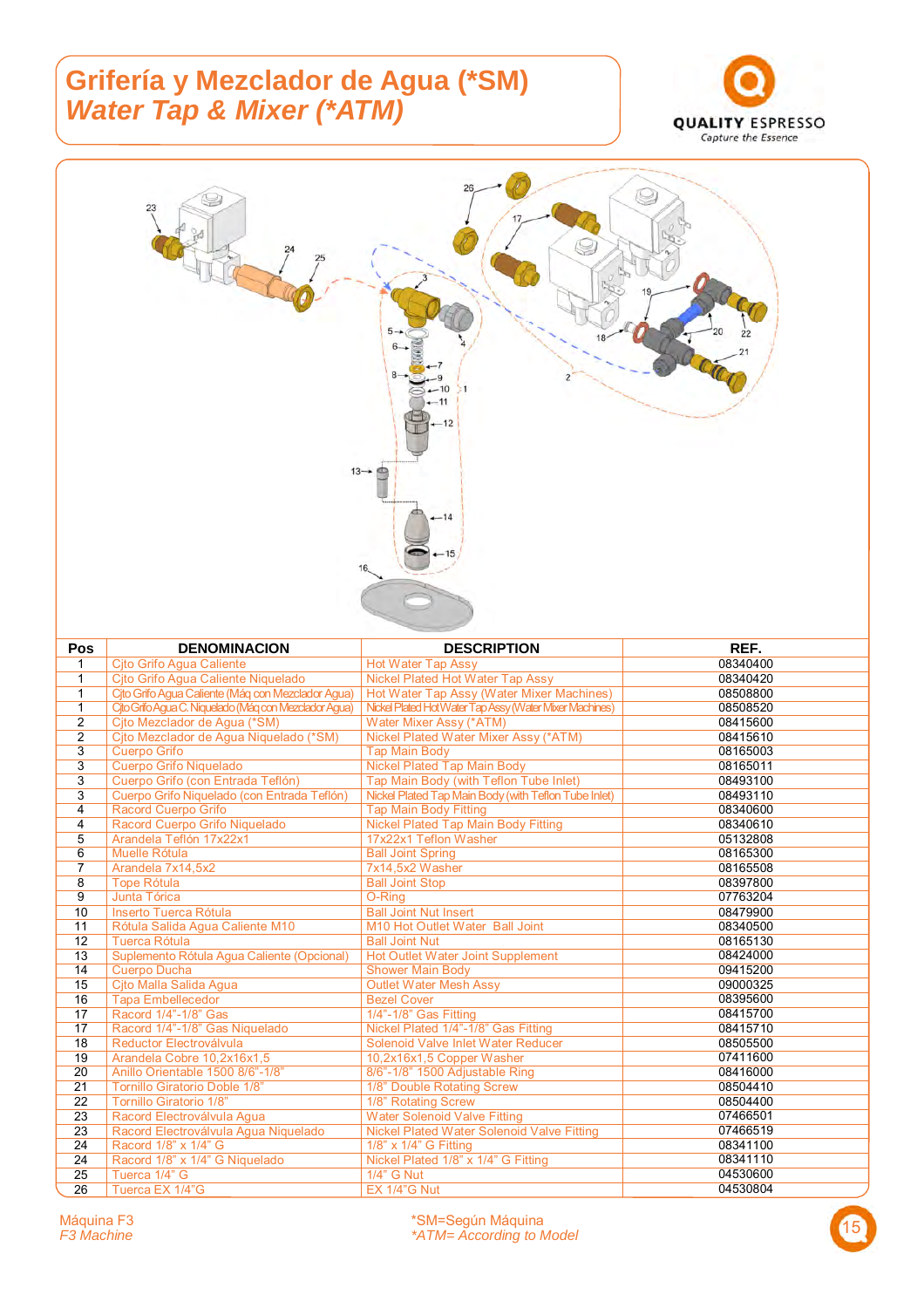## **Grifería de Vapor (Sistema Leva)**  *Steam Taps (Pawl System)*



|                     | 27                                                           | 12                                                                         |                      |
|---------------------|--------------------------------------------------------------|----------------------------------------------------------------------------|----------------------|
| <b>Pos</b>          | <b>DENOMINACION</b>                                          | <b>DESCRIPTION</b>                                                         | REF.                 |
| 1<br>$\mathbf{1}$   | <b>Cito Grifo Vapor</b>                                      | <b>Steam Tap Assy</b>                                                      |                      |
|                     |                                                              |                                                                            | 08448400             |
|                     | Cjto Grifo Vapor Niquelado                                   | <b>Nickel Plated Steam Tap Assy</b>                                        | 08448410             |
| $\overline{2}$<br>2 | Cito Grifo Común Agua Vapor                                  | Hot Water & Steam Common Tap<br>Nickel Plated Hot Water & Steam Common Tap | 08512000<br>08512100 |
| 3                   | Cito Grifo Común Agua Vapor Niquelado<br><b>Cuerpo Grifo</b> | <b>Tap Body</b>                                                            | 08165003             |
| $\overline{3}$      | <b>Cuerpo Grifo Niquelado</b>                                | <b>Nickel Plated Tap Body</b>                                              | 08165011             |
| 4                   | Taco Goma Cierre Grifo                                       | <b>Rubber Tap Closer Cue</b>                                               | 11181302             |
| $\mathbf 5$         | Cjto Eje Grifo                                               | <b>Tap Shaft Assy</b>                                                      | 08389200             |
| 6<br>$\overline{7}$ | Muelle Eje Grifo                                             | <b>Tap Shaft Spring</b>                                                    | 08389900             |
| 8                   | Junta Tórica<br>Junta Metaloplástica                         | O-Ring<br>Metal-plastic Joint                                              | 03070802<br>02455103 |
| 9                   | Racord Cuerpo Grifo                                          | <b>Tap Body Fitting</b>                                                    | 08389400             |
| 9                   | Racord Cuerpo Grifo Niquelado                                | <b>Nickel Plated Tap Body Fitting</b>                                      | 08389410             |
| 10                  | Leva Fija                                                    | <b>Fixed Pawl</b>                                                          | 08389500             |
| 11<br>12            | Leva Móvil                                                   | <b>Mobile Pawl</b>                                                         | 08389600             |
| 13                  | Arandela<br><b>Tuerca M6</b>                                 | Washer<br>M6 Nut                                                           | 04711701<br>08389800 |
| 14                  | Pasador Inox                                                 | <b>Inox Pin</b>                                                            | 09000277             |
| 15                  | Tuerca 1/2" Gas                                              | 1/2" Gas Nut                                                               | 0591/030109          |
| 16                  | <b>Casquillo Pomo</b>                                        | Knob Cap                                                                   | 08389710             |
| 17                  | Pomo Grifo Negro                                             | <b>Black Tap</b>                                                           | 08335400             |
| 18<br>19            | Pegatina Vapor<br>Arandela Telfón                            | <b>Steam Sticker</b><br><b>Teflon Washer</b>                               | 08147804<br>05132808 |
| 20                  | Muelle Rótula                                                | <b>Ball Joint Spring</b>                                                   | 08165300             |
| 21                  | Arandela                                                     | Washer                                                                     | 08165508             |
| 22                  | Tope de Rótula                                               | <b>Ball Joint Top</b>                                                      | 08397800             |
| 23<br>24            | Junta tórica<br>Inserto Tuerca Rótula                        | O-Ring<br><b>Ball Joint Nut Insert</b>                                     | 07763204<br>08479900 |
| 25                  | Tubo Salida Vapor (L-64)                                     | L-64 Outlet Steam Tube                                                     | 08340300             |
| 25                  | Tubo Salida Vapor (L-94) (*SM)                               | L-94 Outlet Steam Tube (*ATM)                                              | 08340320             |
| 25                  | Tubo Salida Vapor (L-120) (M8) (*SM)                         | L-120 Outlet Steam Tube (M8) (*ATM)                                        | 08654100             |
| 26<br>27            | Tuerca Rótula<br><b>Protector Tubo Vapor</b>                 | <b>Ball Joint Nut</b><br><b>Steam Tube Protector</b>                       | 08165130<br>09000586 |

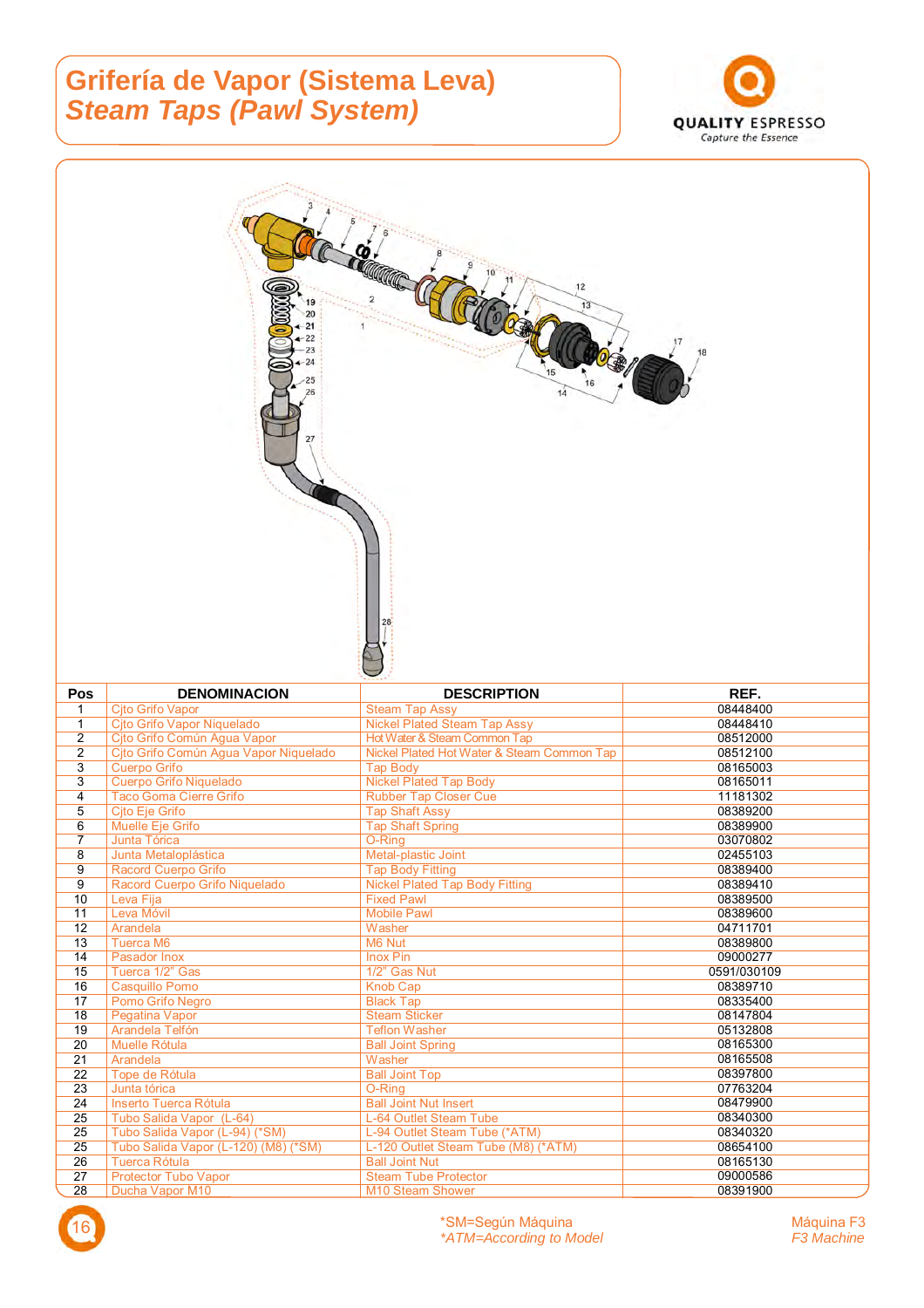#### **Grifería de Vapor (Sistema Antiguo)**  *Steam Taps (Old System)*





28 Protector Tubo Vapor Steam Tube Protector CONSESSED 19000586 29 Ducha Vapor M10 **M10 Steam Shower** M10 Steam Shower 08391900

26 Tubo Salida Vapor Outlet Steam Tube 08340300 27 <mark>Tuerca Rótula Ball Joint Nut</mark> 08165130

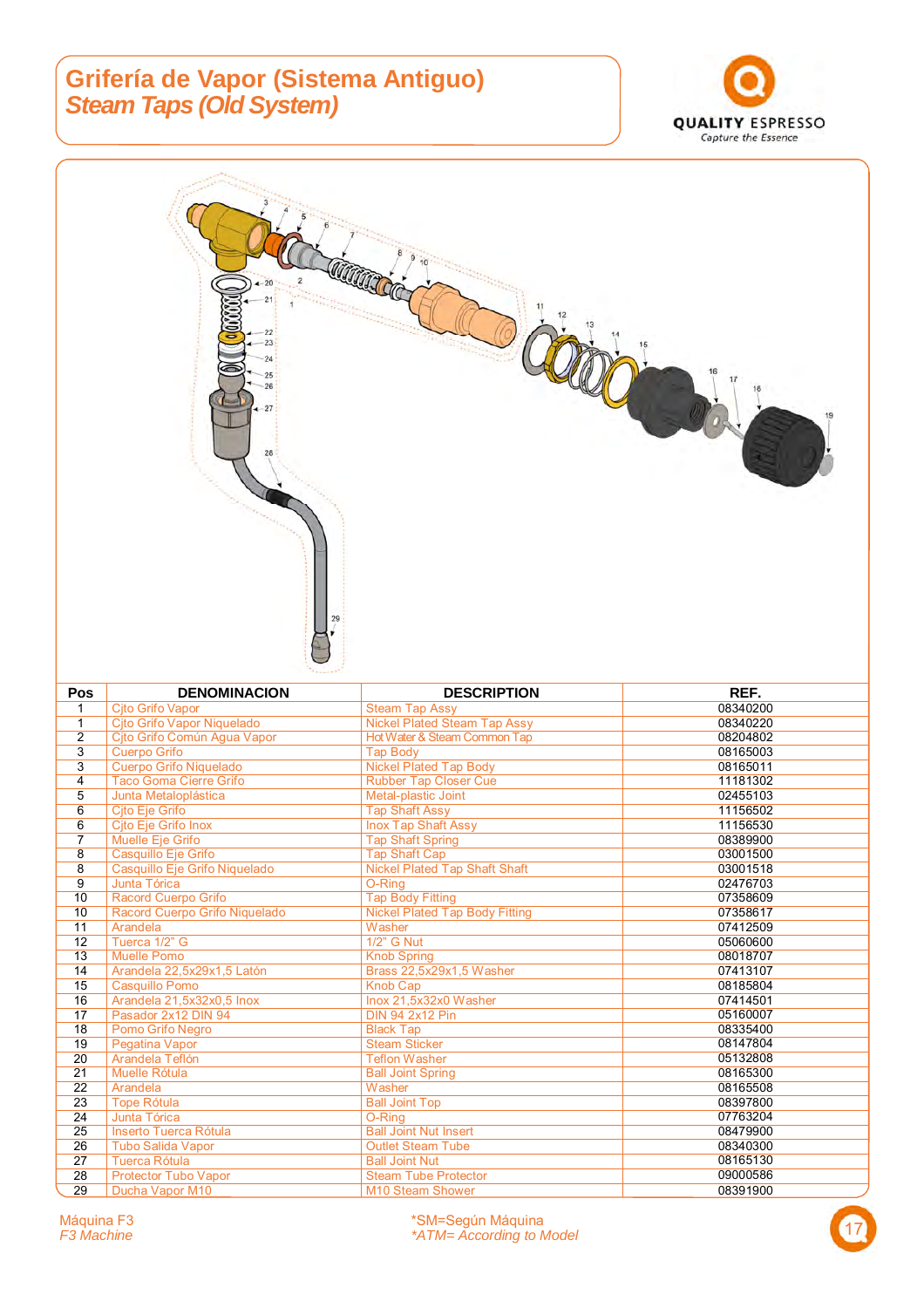#### **Cjto Sonda Vapor Automática (\*SM)**  *Automatic Steam Tap (\*ATM)*





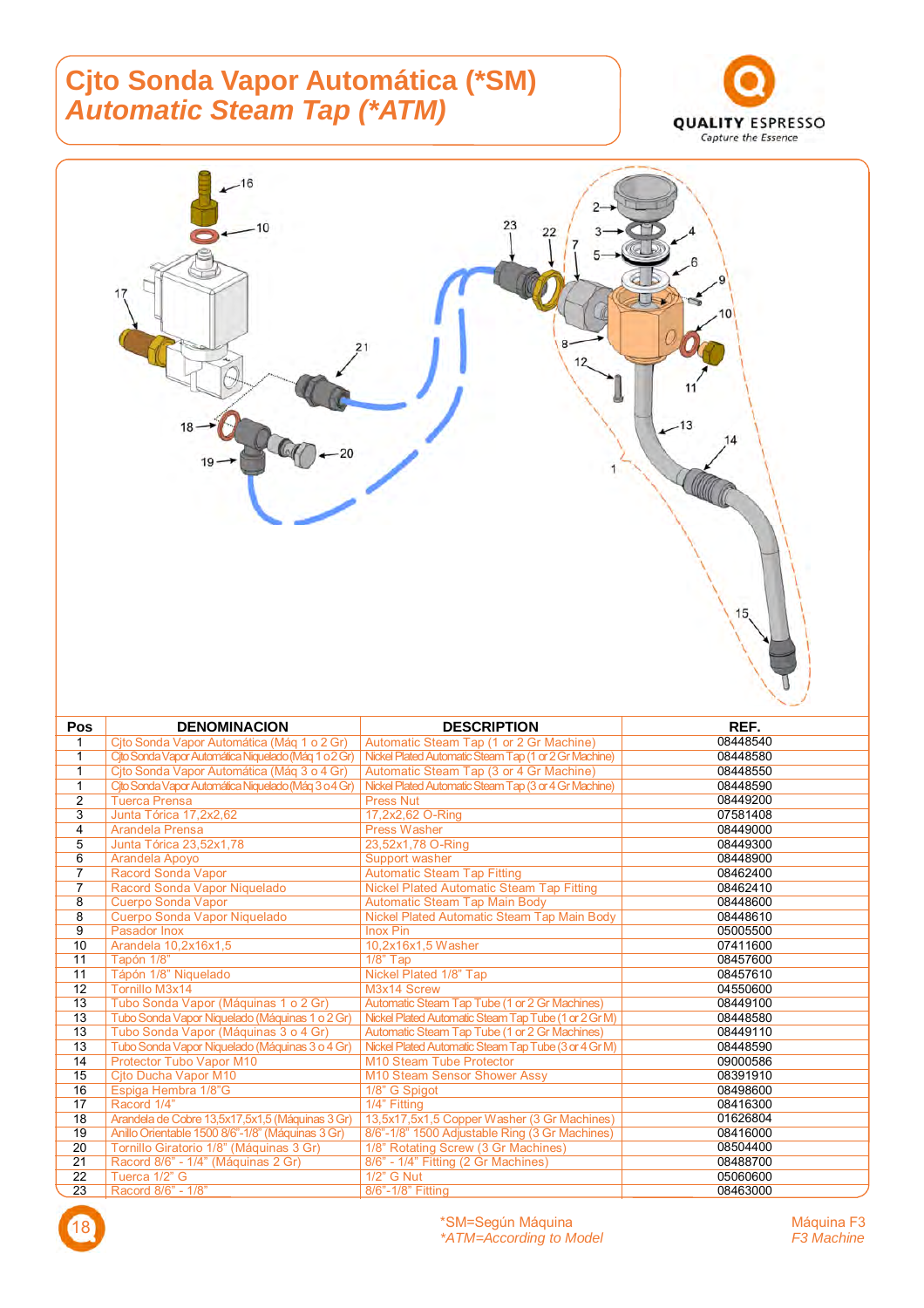## **Conjunto Gas (1/2) (\*SM)**  *Gas Assembly (1/2) (\*ATM)*





| <b>Pos</b>     | <b>DENOMINACION</b>                      | <b>DESCRIPTION</b>                        | REF.     |
|----------------|------------------------------------------|-------------------------------------------|----------|
|                | Cito Automático Gas                      | <b>Automatic Gas Assembly</b>             | 08654700 |
| $\overline{2}$ | Tornillo M4x10                           | M4x10 Screw                               | 04134912 |
| 3              | <b>Tapa Automático Gas</b>               | <b>Automatic Gas Assembly Cover</b>       | 01742717 |
| 4              | <b>Membrana</b>                          | <b>Membrane</b>                           | 00290601 |
| 5              | <b>Cuerpo Cierre</b>                     | <b>Closing Body</b>                       | 00290304 |
| 6              | Junta Tórica                             | O-Ring                                    | 01826502 |
| 7              | <b>Muelle</b>                            | <b>Spring</b>                             | 00290403 |
| 8              | Guía del Muelle                          | <b>Spring Guide</b>                       | 00290502 |
| 9              | Cuerpo Automático Gas                    | <b>Automatic Gas Main Body</b>            | 01742618 |
| 10             | Arandela Junta                           | <b>Gasket Washer</b>                      | 02662104 |
| 11             | Arandela 6,5x10,5 Latón                  | 6,5x10,5 Brass Washer                     | 04715801 |
| 12             | Arandela Dentada                         | <b>Toothed Washer</b>                     | 04318309 |
| 13             | Tuerca DIN 934 M6                        | <b>DIN 934 M6 Nut</b>                     | 04127817 |
| 14             | Tornillo de Regulación                   | <b>Requlation Screw</b>                   | 02509909 |
| 15             | Racord Conexión Gas                      | <b>Gas Connection Fitting</b>             | 08653400 |
| 16             | Invector Gas Propano-Butano Ø0,75 (2 Gr) | Propane-Butane Ø0,75 Gas Injector (3 Gr)  | 08047805 |
| 16             | Inyector Gas Propano-Butano Ø0,85 (3 Gr) | Propane-Butane Ø0,85 Gas Injector (3 Gr)  | 08047904 |
| 16             | Inyector Gas Natural Ø 1,2 (3 Grupos)    | Natural Gas Ø1,2 Gas Injector (3 Groups)  | 08048308 |
| 16             | Invector Gas Natural Ø 1,15 (2 Grupos)   | Natural Gas Ø1,15 Gas Injector (2 Groups) | 08048209 |
| 17             | Tornillo DIN 933 M6x10                   | DIN 933 M6x10 Screw                       | 04104816 |

19 Máquina F3 \*SM=Según Máquina *F3 Machine \*ATM= According to Model* 

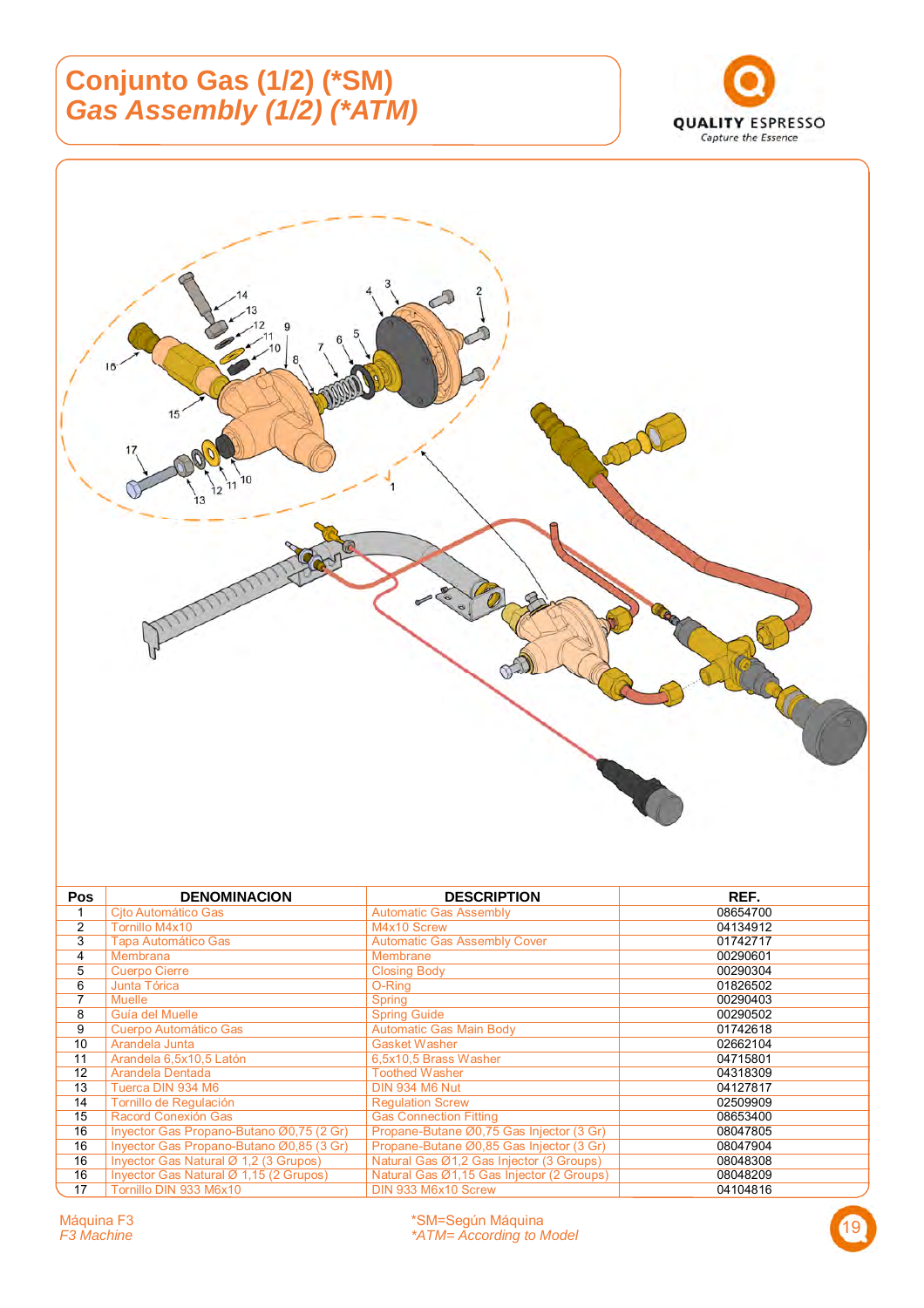## **Conjunto Gas (2/2) (\*SM)**  *Gas Assembly (2/2) (\*ATM)*





| <b>Pos</b> | <b>DENOMINACION</b>            | <b>DESCRIPTION</b>                       | REF.        |
|------------|--------------------------------|------------------------------------------|-------------|
| 18         | Quemador 2 Gr                  | 2 Gr Machine Gas Burner                  | 07850712    |
| 18         | Quemador 3 Gr                  | 3 Gr Machine Gas Burner                  | 07850820    |
| 19         | Termopar                       | Thermocouple                             | 07824105    |
| 20         | <b>Bujía</b>                   | Spark Plug                               | 0561/060103 |
| 21         | Tuerca M8x0,75                 | M8x0,75 Nut                              | 04339412    |
| 22         | Cable Bujía                    | <b>Spark Plug Cable</b>                  | 07859903    |
| 23         | <b>Tornillo M4</b>             | M4 Screw                                 | 04101217    |
| 24         | Tuerca M4                      | M4 Nut                                   | 04127619    |
| 25         | Tuerca 3/8" Gas                | 3/8" Gas Nut                             | 04531505    |
| 26         | Encendedor                     | <b>Gas Lighter</b>                       | 07858400    |
| 27         | Tubo Grifo Automático Gas 1 Gr | 2 Gr Machine Automatic Gas Tube          | 08358000    |
| 28         | Tubo Caldera a Automático Gas  | <b>Boiler to Automatic Gas Assy Tube</b> | 08357900    |
| 29         | <b>Grifo Gas</b>               | Gas Tap                                  | 07451610    |
| 30         | <b>Tuerca Grifo Gas</b>        | <b>Gas Tap Nut</b>                       | 08099300    |
| 31         | <b>Embellecedor Pomo</b>       | <b>Knob Trim</b>                         | 08614500    |
| 32         | Pomo Encendedor                | Lighter Knob                             | 08614400    |
| 33         | <b>Tubo Entrada Gas</b>        | <b>Gas Inlet Tube</b>                    | 08653200    |
| 34         | <b>Boquilla Gas</b>            | <b>Gas Suction Nozzle</b>                | 08653300    |
| 35         | Inyector Toma Presión          | Gas Inlet Injector                       | 08653100    |
| 36         | Disco de Cierre                | <b>Closing Disk</b>                      | 07412703    |
| 37         | <b>Tuerca de Cierre</b>        | <b>Closing Nut</b>                       | 08665300    |

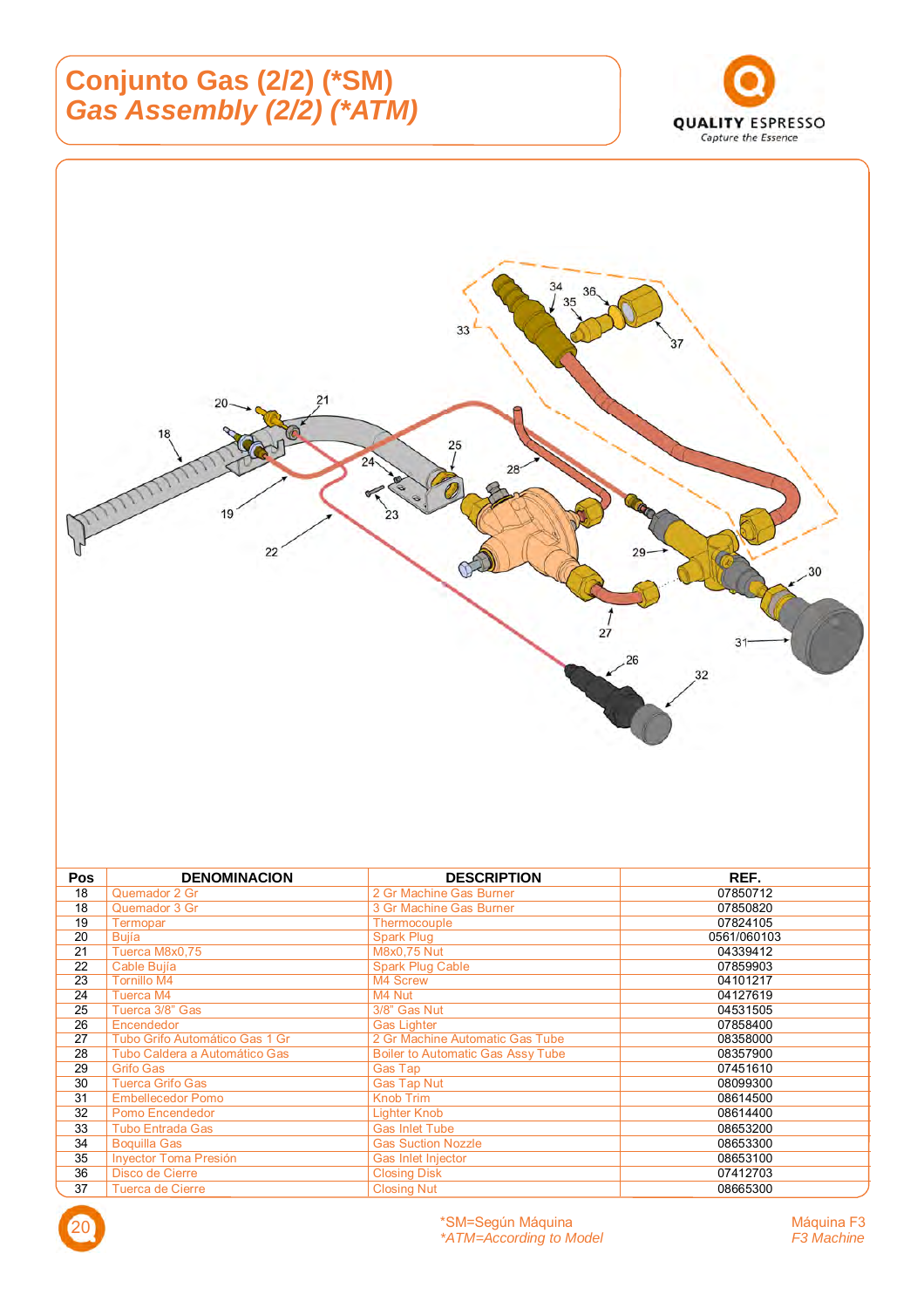#### **Componentes Eléctricos (1/3)**  *Electric Components (1/3)*





| Pos             | <b>DENOMINACION</b>                                | <b>DESCRIPTION</b>                              | 1GR                         | 2GR         | 3GR      | 4GR |  |
|-----------------|----------------------------------------------------|-------------------------------------------------|-----------------------------|-------------|----------|-----|--|
| 1               | Centralita                                         | Mainboard                                       | Ver página 23 / See Page 23 |             |          |     |  |
| $\mathbf{2}$    | <b>Filtro Antiparasitario</b>                      | <b>Noise Filter</b>                             | X                           | 08297200    | 08297300 | X   |  |
| 3               | Electroválvula Nivel Agua 230 V                    | 230 V Water Level Solenoid Valve                | 08368500                    |             |          |     |  |
| 3               | Electroválvula Nivel Agua 230 V UL (*SM)           | UL 230 V Water Level Solenoid Valve (*ATM)      |                             | 08239105    |          |     |  |
| 3               | Electroválvula Nivel Agua 115 V (*SM)              | 115 V Water Level Solenoid Valve (*ATM)         |                             | 08368510    |          |     |  |
| 3               | Electroválvula Nivel Aqua 115 V UL (*SM)           | UL 115 V Water Level Solenoid Valve (*ATM)      |                             | 08239204    |          |     |  |
| 4               | Electroválvula Salida Agua 230 V                   | 230 V Outlet Water Solenoid Valve               |                             | 0611/060113 |          |     |  |
| $\overline{4}$  | Electroválvula Salida Agua 230 V UL (*SM)          | UL 230 V Outlet Water Solenoid Valve (*ATM)     |                             | 0611/062113 |          |     |  |
| 4               | Electroválvula Salida Agua 115 V (*SM)             | 115 V Outlet Water Solenoid Valve (*ATM)        |                             | 0611/060213 |          |     |  |
| 4               | Electroválvula Salida Agua 115 V UL (*SM)          | UL 115 V Outlet Water Solenoid Valve (*ATM)     |                             | 0611/061213 |          |     |  |
| 5               | Electroválvula 24 V (Máquinas Grouptronic®)        | 24 V Solenoid Valve (Grouptronic® M.)           |                             | 08415300    |          |     |  |
| 6               | Electroválvula Salida Vapor 230 V (*SM)            | 230 V Steam Tap Solenoid Valve (*ATM)           |                             | 08481300    |          |     |  |
| $\overline{7}$  | Centralita (Máquinas Grouptronic <sup>®</sup> )    | <b>Mainboard (Grouptronic® Machines)</b>        |                             | 08414500    |          |     |  |
| 8               | Transformador (Máquinas Grouptronic <sup>®</sup> ) | <b>Transformer (Grouptronic® Machines)</b>      |                             | 08414800    |          |     |  |
| 9               | Protector Display (*SM)                            | <b>Display Protector (*ATM)</b>                 |                             | 08331610    |          |     |  |
| 10              | Display Azul (*SM)                                 | Blue Display (*ATM)                             |                             | 08372020    |          |     |  |
| 10              | Display Verde (Máquinas sin Nivel Óptico)          | Green Display (Machines w/o Optical Level)      |                             | 08372010    |          |     |  |
| 10              | Display Verde (Máquinas con Nivel Óptico)          | Green Display (Machines with Optical Level)     |                             | 08372000    |          |     |  |
| 11              | Cjto Sonda Temperatura (*SM)                       | <b>Boiler Temperature Sensor Assy (*ATM)</b>    |                             | 08370510    |          |     |  |
| 11              | Cito Sonda Temperatura (Máq Nivel Óptico)          | Boiler Temp Sensor Assy (M. with Optical Level) |                             | 08370500    |          |     |  |
| 12              | <b>Botonera LEDs Blancos</b>                       | <b>White LEDs Push Button Assy</b>              |                             | 08330710    |          |     |  |
| $\overline{12}$ | <b>Botonera LEDs Rojos</b>                         | <b>Red LEDs Push Button Assy</b>                |                             | 08330700    |          |     |  |
| 12              | <b>Kit Botones</b>                                 | <b>Buttons Kit</b>                              |                             | 08330900    |          |     |  |
| 13              | Botonera Grupo Izq LEDs Blancos (M. Semiaut)       | L Group White LEDs Push Button Assy (Semiaut M) |                             | 08336910    |          |     |  |
| 13              | Botonera Grupo Izq LEDs Rojos (M. Semiaut)         | LeftGroup Red LEDs Push Button Assy (Semiaut M) |                             | 08336900    |          |     |  |
| 14              | Botonera LEDs Blancos (M. Semiautomática)          | White LEDs Push Button Assy (Semiaut. M.)       |                             | 08337000    |          |     |  |
| 14              | Botonera LEDs Rojos (M. Semiautomática)            | Red LEDs Push Button Assy (Semiaut. M.)         |                             | 08337010    |          |     |  |
| 15              | Botonera Sonda Vapor Automática (*SM)              | Automatic Steam Sensor P.Button Assy (*ATM)     |                             | 08373110    |          |     |  |
| 15              | Botonera Calientatazas LED Blanco (*SM)            | White LED Cups Warmer P.Button Assy (*ATM)      |                             | 08332610    |          |     |  |
| 15              | Botonera Calientatazas LED Rojo (*SM)              | Red LED Cups Warmer P.Button Assy (*ATM)        |                             | 08332600    |          |     |  |
| 15              | Botonera Calientat.+Display LED Blanco             | White LED C.Warmer+Display P.Button Assy        |                             | 08332620    |          |     |  |
| 15              | Botonera Calientat.+Display LED Rojo               | Red LED C.Warmer+Display P.Button Assy          |                             | 08373100    |          |     |  |
| 16              | Cito Pulsador Agua Caliente LED Blanco             | White LED Hot Water Push Button Assy            |                             | 08331910    |          |     |  |
| 16              | Cjto Pulsador Agua Caliente LED Rojo               | <b>Red LED Hot Water Push Button Assy</b>       |                             | 08331900    |          |     |  |
| 17              | Termostato                                         | <b>Thermostat</b>                               |                             | 07476906    |          |     |  |
| 17              | Termostato (Máquinas UL)                           | <b>Thermostat (UL Machines)</b>                 |                             | 08324600    |          |     |  |
| 18              | Presostato                                         | <b>Pressure Switch</b>                          |                             | 07935703    |          |     |  |
| 19              | Contactor 230 V 50/60 Hz                           | 230 V 50/60 Hz Contactor                        |                             | 0651/060119 |          |     |  |
| 19              | Contactor 115 V 60 Hz                              | 115 V 60 Hz Contactor                           |                             | 08251001    |          |     |  |
| 20              | <b>Soporte Contactor</b>                           | <b>Contactor Support</b>                        |                             | 08220808    |          |     |  |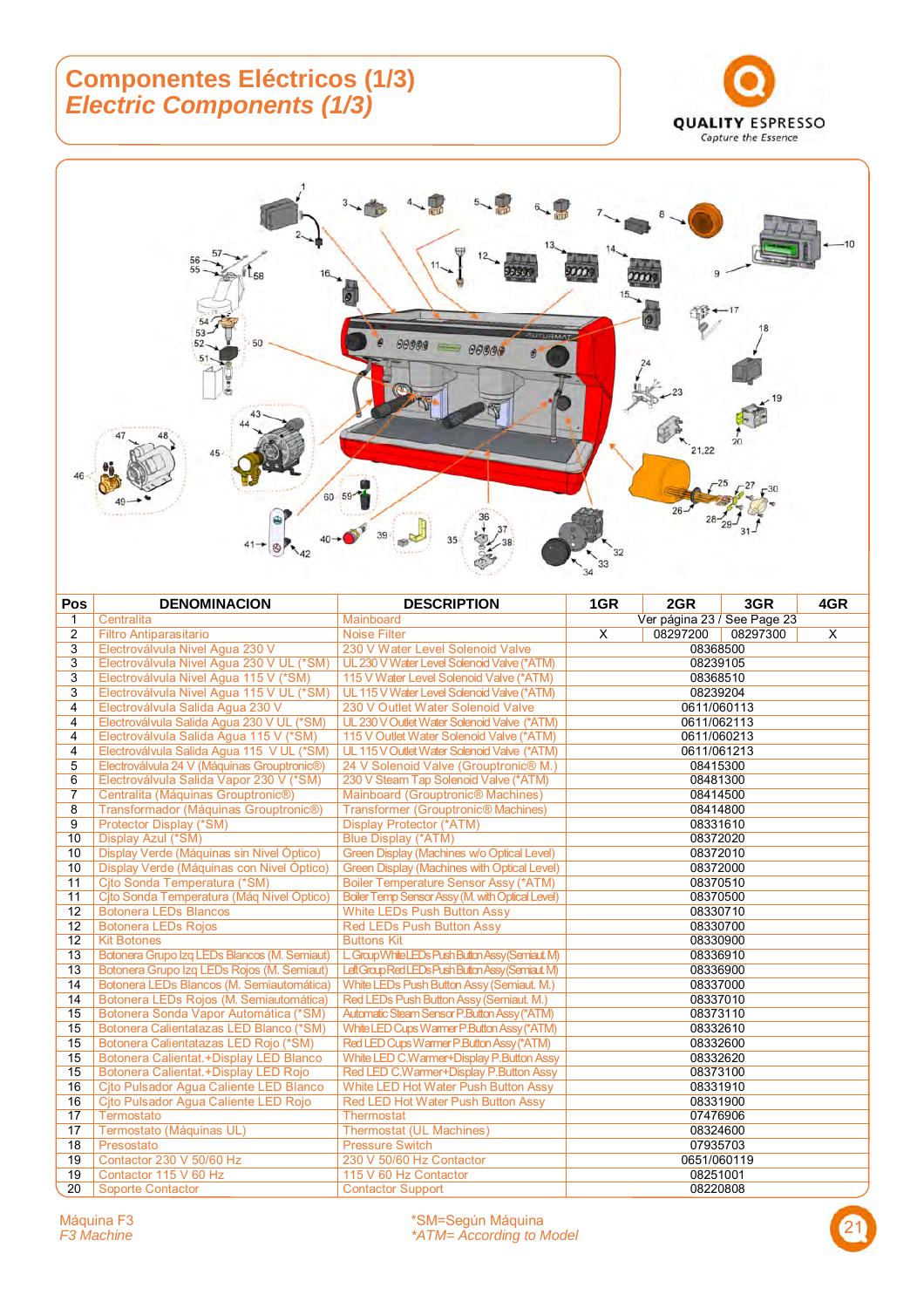#### **Componentes Eléctricos (2/3)**  *Electric Components (2/3)*





| Pos | <b>DENOMINACION</b>                           | <b>DESCRIPTION</b>                            | 1GR      | 2GR                                                         | 3GR            | 4GR |
|-----|-----------------------------------------------|-----------------------------------------------|----------|-------------------------------------------------------------|----------------|-----|
| 21  | Relé Estático                                 | <b>Static Relav</b>                           | 08371300 |                                                             |                |     |
| 22  | Conductor de Calor Relé                       | <b>Static Relay Heat Conductive</b>           | 08485100 |                                                             |                |     |
| 23  | <b>Brida Cable Red</b>                        | <b>Cable Clamp</b>                            | 07824305 |                                                             |                |     |
| 24  | Tornillo 3,5x25 DIN 7971                      | DIN 7971 3,5x25 Screw                         |          | 04789913                                                    |                |     |
| 25  | Resistencia 230 V                             | 230 V Heating Element                         |          | 08024804 3000w 08148002 3500w 08335100 4600w 02212637 5000w |                |     |
| 25  | Resistencia 230 V (*SM)                       | 230 V Heating Element (*ATM)                  |          | X                                                           | 08480200 5500W | X   |
| 25  | Resistencia 115 V                             | 115 V Heating Element                         |          | 08217606 1500W 07949902 2600W                               | $\times$       |     |
| 26  | Junta Resistencia                             | <b>Heating Element Gasket</b>                 |          | 00165209                                                    |                |     |
| 26  | Junta Resistencia (UL)                        | <b>Heating Element Gasket (UL)</b>            |          | 08194608                                                    |                |     |
| 27  | <b>Puente Resistencia</b>                     | <b>Heating Element Terminal</b>               |          | 01407212                                                    |                |     |
| 28  | <b>Arandela Protector</b>                     | <b>Protector Gasket</b>                       |          | 08205502                                                    |                |     |
| 29  | Tornillo 3/8" G                               | 3/8" G Screw                                  |          | 04122115                                                    |                |     |
| 30  | <b>Protector Resistencia</b>                  | <b>Heating Element Protector</b>              |          | 0551/060121                                                 |                |     |
| 31  | <b>Tornillo Autorroscante</b>                 | <b>Self-Tapping Screw</b>                     |          | 04821906                                                    |                |     |
| 32  | <b>Interruptor General</b>                    | <b>Main Switch</b>                            |          | 07847908                                                    |                |     |
| 32  | Interruptor General (Máq con Calientatazas)   | Main Switch (Machines with Cup Warmer)        |          | 07847910                                                    |                |     |
| 33  | <b>Adhesivo Interruptor General</b>           | <b>Main Switch Sticker</b>                    |          | 08283202                                                    |                |     |
| 34  | <b>Pomo Interruptor General</b>               | <b>Main Switch Knob</b>                       |          | 08336100                                                    |                |     |
| 35  | <b>Contador Volumétrico</b>                   | Flowmeter                                     |          | 08307500                                                    |                |     |
| 35  | Contador Volumétrico Digimesa                 | Digimesa Flowmeter                            |          | 08307500D                                                   |                |     |
| 36  | Tapa Contador Volumétrico                     | <b>Flowmeter Lid</b>                          |          | 08307500A                                                   |                |     |
| 36  | Tapa Contador Volumétrico Digimesa            | Digimesa Flowmeter Lid                        |          | 08307500DA                                                  |                |     |
| 37  | Aspa Contador Volumétrico                     | <b>Flowmeter Reel</b>                         |          | 0571/050126A                                                |                |     |
| 38  | Junta Tórica                                  | O-Ring                                        |          | 0571/050131                                                 |                |     |
| 39  | <b>Contador Cafés Mecánico (Opcional)</b>     | <b>Mechanical Coffee Counter (Optional)</b>   |          | NT0913                                                      |                |     |
| 40  | Piloto                                        | Light                                         |          | 08329800                                                    |                |     |
| 41  | <b>Etiqueta Nivel</b>                         | <b>Water Level Sticker</b>                    |          | 08456700                                                    |                |     |
| 42  | <b>Cito LED Nivel</b>                         | <b>Water Level LED Assy</b>                   |          | 08456900                                                    |                |     |
| 43  | Condensador 4 mf 400/500 V                    | 4 mf 400/500 V Capacitor                      |          | 01123000                                                    |                |     |
| 43  | Condensador 16 mf 115 V                       | 16 mf 115 V Capacitor                         |          | 01123100                                                    |                |     |
| 44  | Motor Bomba 230 V                             | 230 V Water Pump Engine                       |          | 08354900                                                    |                |     |
| 44  | Motor Bomba 230 V UL                          | 230 V UL Water Pump Engine                    |          | 08354930                                                    |                |     |
| 44  | Motor Bomba 115 V 60 Hz                       | 115 V 60 Hz Water Pump Engine                 |          | 08354940                                                    |                |     |
| 45  | Cito Motor Bomba 230 V Inox (Incl.Tubo L-220) | 230 V Inox Water Pump Assy (L-220 Tube Incl.) |          | 08654500                                                    |                |     |
| 45  | Cito Motor Bomba 230 V (Incl. Tubo L-220)     | 230 V Water Pump Assy (L-220 Tube Ind.)       |          | 08341500                                                    |                |     |
| 45  | Cjto Motor Bomba 230 V UL (Incl.Tubo L-220)   | 230 V UL Water Pump Assy (L-220 Tube Incl.)   |          | 08341540                                                    |                |     |
| 45  | Cito Motor Bomba 115 V (Incl. Tubo L-220)     | 115 V Water Pump Assy (L-220 Tube Incl.)      |          | 08341520                                                    |                |     |
| 45  | Cito Motor Bomba 115 V UL (Incl. Tubo L-220)  | 115 V UL Water Pump Assy (L-220 Tube Incl.)   |          | 08341550                                                    |                |     |

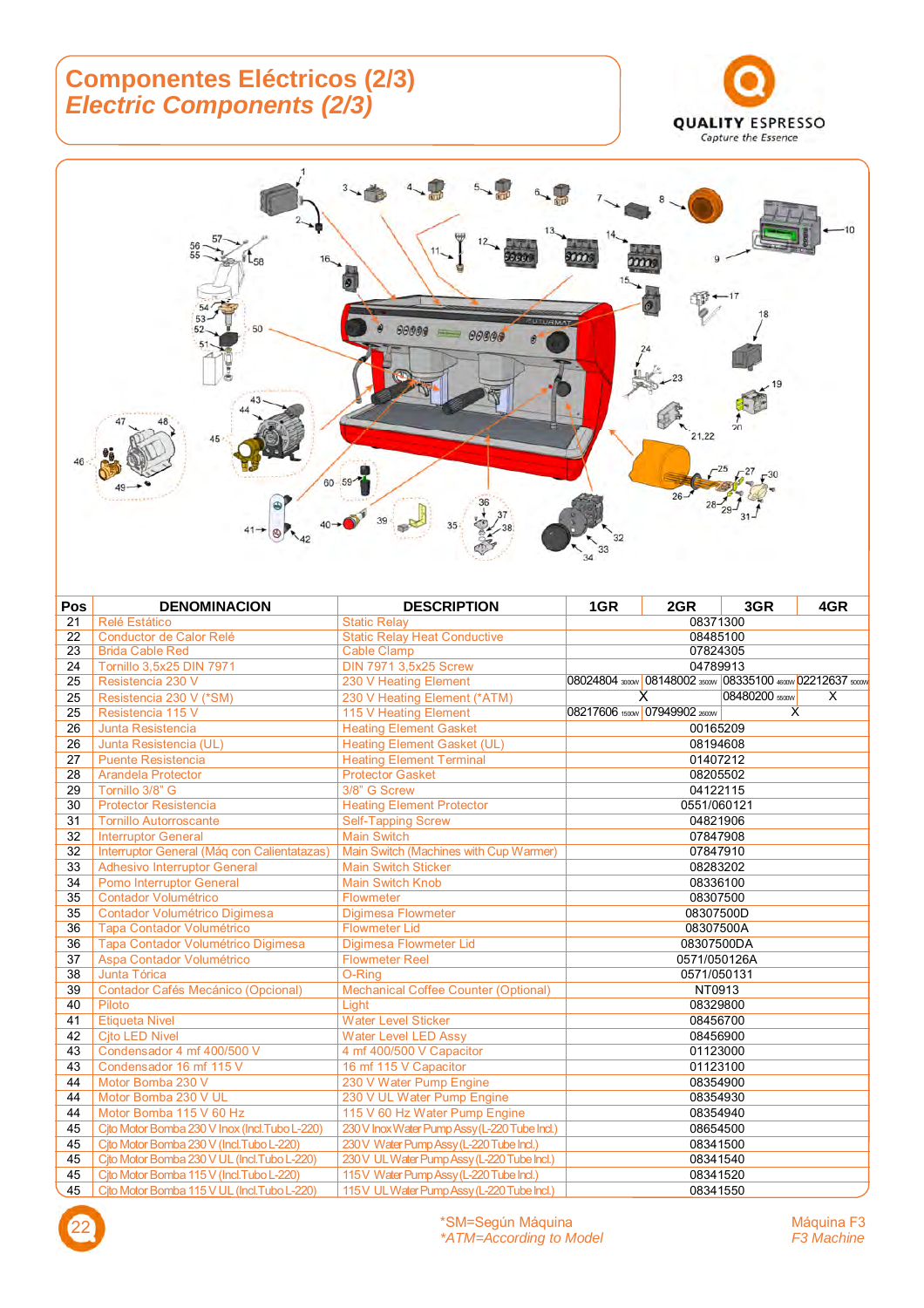#### **Componentes Eléctricos (3/3)**  *Electric Components (3/3)*





| <b>Pos</b> | <b>DENOMINACION</b>                                       | <b>DESCRIPTION</b>                         | 1GR        | 2GR         | 3GR      | 4GR |
|------------|-----------------------------------------------------------|--------------------------------------------|------------|-------------|----------|-----|
| 46         | Ci Electrobomba Exterior 230 V 50 Hz                      | 230 V 50 Hz Exterior Water Pump Assy       | NT0001     |             |          |     |
| 46         | Ci Electrobomba Exterior 230 V 60 Hz                      | 230 V 60 Hz Exterior Water Pump Assy       | NT0201     |             |          |     |
| 46         | Cj Electrobomba Exterior 115 V                            | 115 V Exterior Water Pump Assy             |            | NT0101      |          |     |
| 47         | Condensador 8 mf 230 V                                    | 8 mf 230 V Capacitor                       |            | 08127200    |          |     |
| 47         | Condensador 25 mf 115 V                                   | 25 mf 115 V Capacitor                      |            | 08127300    |          |     |
| 48         | Motor 230 V 50 Hz                                         | 230 V 50 Hz Engine                         |            | 08080308    |          |     |
| 48         | Motor 230 V 60 Hz                                         | 230 V 60 Hz Engine                         |            | 08083107    |          |     |
| 48         | Motor 115 V 60 Hz                                         | 115 V 60 Hz Engine                         |            | 08082802    |          |     |
| 49         | Pie Electrobomba Exterior                                 | <b>External Water Pump Foot</b>            |            | 08083206    |          |     |
| 50         | Electroválvula 230 V Parker                               | 230 V Parker Solenoid Valve                |            | 07976608    |          |     |
| 50         | Electroválvula 230 V ODE                                  | 230 V ODE Solenoid Valve                   | 07976608-S |             |          |     |
| 50         | Electroválvula 230 V (UL)                                 | 230 V (UL) Solenoid Valve                  | 08194814   |             |          |     |
| 50         | Electroválvula 115 V Parker                               | 115 Parker Solenoid Valve                  |            | 07976509    |          |     |
| 50         | Electroválvula 115 V (UL)                                 | 115 V (UL) Solenoid Valve                  | 08194806   |             |          |     |
| 51         | Tuerca Sujección Electroválvula                           | <b>Solenoid Valve Support Nut</b>          |            | 04725106    |          |     |
| 52         | Bobina 230 V Parker                                       | 230 V Parker Coil                          |            | 01181008    |          |     |
| 52         | Bobina 230 V ODE                                          | 230 V ODE Coil                             |            | 01182609    |          |     |
| 52         | Bobina 115 V Parker                                       | 115 V Parker Coil                          |            | 08124300    |          |     |
| 52         | Bobina 115 V ODE                                          | 115 V ODE Coil                             |            | 01182807    |          |     |
| 53         | Electroválvula sin Bobina Parker                          | Parker Solenoid Valve without Coil         |            | 01182302    |          |     |
| 53         | Electroválvula sin Bobina ODE                             | <b>ODE Solenoid Valve without Coil</b>     |            | 01182500    |          |     |
| 54         | Junta Tórica                                              | O-Ring                                     |            | 03061009    |          |     |
| 55         | Conductor de Calor (Máquinas Grouptronic <sup>®</sup> )   | Heat Conductive (Grouptronic® Machines)    | 08485000   |             |          |     |
| 56         | Tornillo M4x10 (Máquinas Grouptronic®)                    | M4x10 Screw (Grouptronic® Machines)        |            | 0561/030109 |          |     |
| 57         | Cable Temperatura Actual (M. Grouptronic®)                | Actual Temperature Cable (Grouptronic® M.) | X          | 08635400    | 08635500 | X   |
| 58         | Cable Temperatura Anterior (M. Grouptronic <sup>®</sup> ) | Old Temperature Cable (Grouptronic® M.)    | X          | 08417900    | 08418000 | X   |
| 59         | Antena + Cable M2M (*SM)                                  | M2M Antenna + Cable (*ATM)                 | 08668800   |             |          |     |
| 60         | Cito Pie M2M (*SM)                                        | M2M Foot Assy (*ATM)                       | 08668900   |             |          |     |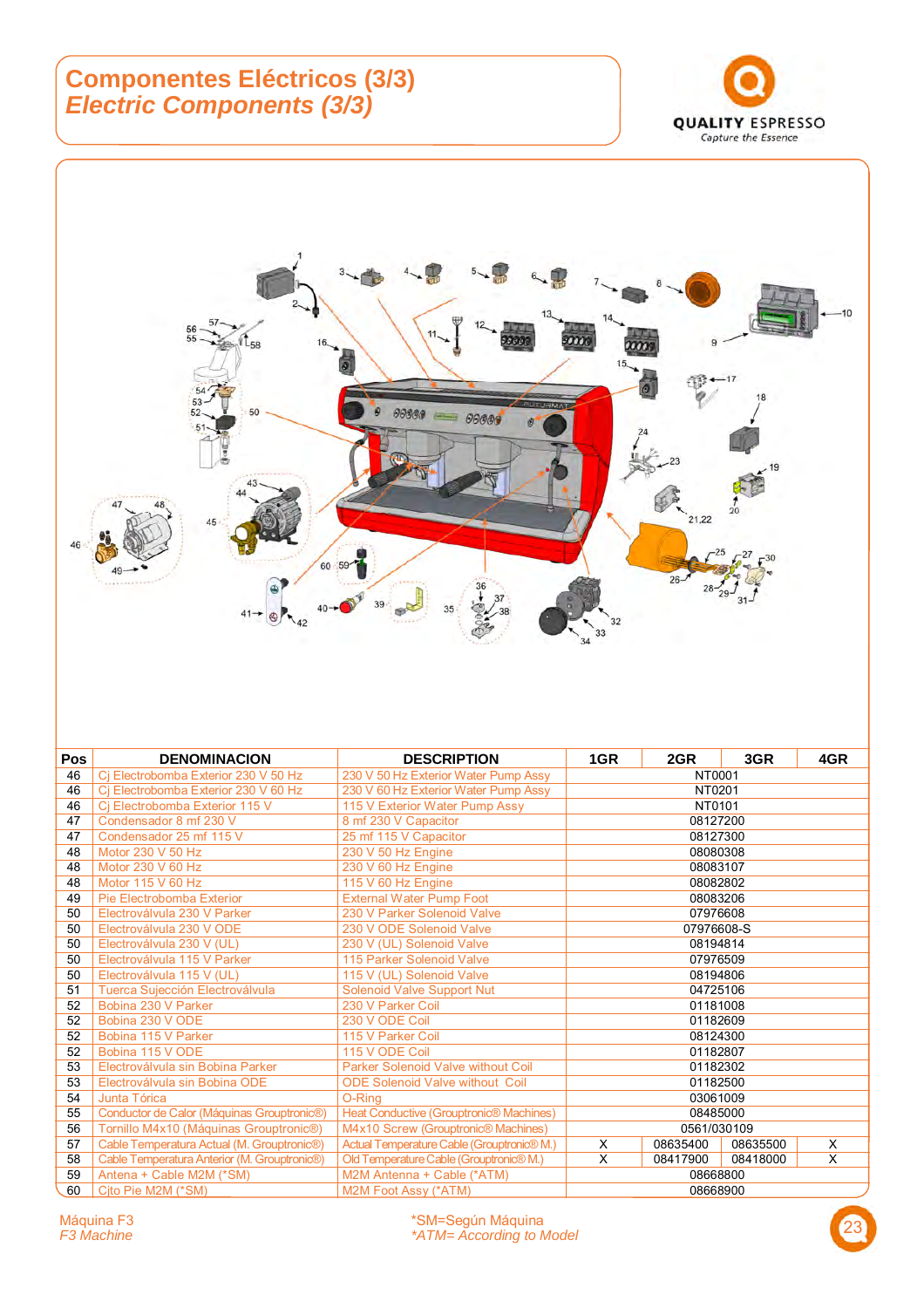#### **Cableado Eléctrico**  *Electric Cabling*



| <b>DENOMINACION</b>                                                  | <b>DESCRIPTION</b>                                                                          | 1GR                       | 2GR           | 3GR                  | 4GR                     |
|----------------------------------------------------------------------|---------------------------------------------------------------------------------------------|---------------------------|---------------|----------------------|-------------------------|
| Cito Instalación                                                     | <b>Installation Cable</b>                                                                   | 08306700                  |               |                      |                         |
| Cito Instalación (Mágs con Calientatazas)                            | Installation Cable (Cup Warmer M.)                                                          |                           |               | 08306750             |                         |
| Cito Instalación UL                                                  | <b>UL Installation Cable</b>                                                                | 08306710                  |               |                      |                         |
| Cito Instalación 115 V                                               | 115 V Installation Cable                                                                    | 08306770                  |               |                      |                         |
| Cjto Instalación (Máq Display/Grouptronic®)                          | Installation Cable (Display/Grouptronic® M.)                                                |                           |               | 08418900             |                         |
| Cjto Instalación UL (M. Display/Grouptronic®)                        | UL Installation Cable (Display/Grouptronic® M.)                                             |                           |               | 08453100             |                         |
| Cito Instalación (Mág Display + Calientatazas) 2017                  | Installation Cable (Display + Cups Warmer M.) 2017                                          |                           |               | 08585500             |                         |
| Cito Instalación UL (Máq con Calientatazas)                          | Installation Cable UL (Cup Warmer M.)                                                       |                           |               | 08666100             |                         |
| Cable General (Máquinas Electrónicas)                                | <b>General Cable (Electronic Machines)</b>                                                  | 08445400                  | 08445500      | 08445600             | 08445700                |
| <b>Cable General UL</b>                                              | <b>UL General Cable</b>                                                                     | 08451500                  | 80424400      |                      | X                       |
| Cable General (M. Electrónicas + Calientatazas) pre 2017             | General Cable (Electronic + Cups Warmer M.) pre 2017                                        | X                         | 08445800      | 08445900             | X                       |
| Cable General (M Electrónicas + Display)                             | General Cable (Electronic + Display M)                                                      | X                         | 08370800      | 08370900             | X                       |
| Cable General (M Electrónicas + Display) ETL                         | ETL General Cable (Electronic + Display M)                                                  | X                         | 08619000      | 08611900             | Χ                       |
| Cable General (M Display + Grouptronic®)                             | General Cable (Display + Grouptronic® M.)                                                   | X                         | 08418200      | 08418300             | X                       |
| Cable General (M Display + Grouptronic®) ETL                         | ETL General Cable (Display + Grouptronic® M.)                                               | X                         | 08559400      | 08600000             | X                       |
| Cable General (M. Display + Calientatazas) pre 2017                  | General Cable (Display + Cups Warmer M.) pre 2017                                           | X                         | 08379900      | 08380000             | X                       |
| Cable General (M. Display + Grouptronic ®+ Sonda Vap.)               | G.Cable (Display + Grouptronic® + Aut. S.Tap)                                               | Χ                         | 08463900      | 08464000             | X                       |
| Cable General (Display + Grouptronic ®+ Sonda Vap.) ETL              | G.Cable (Display + Grouptronic® + Aut. S.Tap) ETL                                           | X                         | 08463910      | 08464010             | X                       |
| Cable General (M. Sonda Vapor Automática)                            | General Cable (Automatic Steam Tap M.)                                                      | X                         | 08497700      | 08497800             | 08497900                |
| <b>Cable General UL</b>                                              | <b>UL General Cable</b>                                                                     | X                         | 08453800      | 08610000             |                         |
| Cable General Grouptronic <sup>®</sup> (*SM)                         | <b>Grouptronic® General Cable (*ATM)</b>                                                    | X                         | 08453500      | 08453600             | X                       |
| Cable General (Máquinas Semiautomáticas)                             | <b>General Cable (Semiautomatic Machines)</b>                                               | 08444800                  | 08444900      | 08445000             | 08445100                |
| Cable General (M Semiautom. + Calientatazas) pre 2017                | General Cable (Semiautom. + Cups Warm M.) pre 2017                                          | X                         | 08445200      | 08445300             | X                       |
| Cable Botonera (Máq Electrónicas)                                    | <b>Push Button Cable (Electronic Machines)</b>                                              | 08348300                  | 08348400      | 08348500             | 08348600                |
| Cable Botonera (Máq Electrónica Display)                             | Push Button Cable (Electronic + Display M.)                                                 | X                         | 08348700      | 08348800             | X                       |
| Cable Botonera (M. Electrónica + Calientatazas)                      | Push Button Cable (Elec. + Cups Warmer M.)                                                  | $\overline{\mathsf{X}}$   | 08364200      | 08364300             | $\overline{\mathsf{X}}$ |
| Cable Botonera (Máquinas Grouptronic®)                               | Push Button Cable (Grouptronic <sup>®</sup> Machines)                                       | X                         | 08348710      | 08348810             | $\overline{\mathsf{x}}$ |
| Cable Botonera (M. Display + Grouptronic ®+ Sonda Vap.)              | P.Button Cable (Display + Grouptronic® + Aut. S.Tap)                                        | X                         | 08610700      | 08610800             | X                       |
| Cable Botonera (M. Display + Sonda Vap./Calientatazas)               | P.Button Cable (Display + Aut.S.Tap/Cups W,)                                                | X                         | 08380100      | 08380200             | 08509200                |
| Cable Botonera (Máquinas Semiautomáticas)                            | Push Button Cable (Semiautomatic M.)                                                        | 08351000                  | 08351100      | 08351200             | 08351300                |
| Cable Botonera (M Semiautomáticas + Calientatazas)                   | Push Button Cable (Semiaut. + Cups Warm M.)                                                 | X                         | 08364000      | 08364100             | X                       |
| Cable Electroválvulas Grouptronic®                                   | <b>Grouptronic<sup>®</sup> Solenoid Valves Cable</b>                                        | X                         | 08418600      | 08418700             | X                       |
| Cable Termostato Calientatazas (*SM)                                 | <b>Cups Warmer Thermostat Cable (*ATM)</b>                                                  |                           |               | 08368310             |                         |
| Cable Termostato Calientatazas ETL (*SM)                             | ETL Cups Warmer Thermostat Cable (*ATM)                                                     |                           |               | 08453710             |                         |
| <b>Cable Contactor Termostato</b>                                    | <b>Thermostat Contactor Cable</b>                                                           |                           |               | 08453710             |                         |
| Cable Contador a Display (*SM)<br>Cable Contador a Display ETL (*SM) | Flowmeter to Display Cable (*ATM)                                                           | X                         | 08371000<br>X | 08371100<br>08600100 | 08465700<br>X           |
| Cable Contador / Presostato / Resistencia UL                         | ETL Flowmeter to Display Cable (*ATM)<br>Flowmeter/Pressure Switch/Heating Element UL Cable |                           |               | 08316900             |                         |
| Cable Entrada Red 230 V ETL (*SM)                                    | 230 V ETL Electricity Inlet Cable (*ATM)                                                    |                           |               | 0651/060117          |                         |
| Cable Entrada Red 115 (*SM)                                          | 115 V Electricity Inlet Cable (*ATM)                                                        |                           |               |                      |                         |
| Cable Entrada Red 115 V UL (*SM)                                     | 115 V UL Electricity Inlet Cable (*ATM)                                                     | 08559200<br>08606300      |               |                      |                         |
| Cable Termostato - Relé - Resistencia                                | <b>Thermostat - Relay - Heating Element Cable</b>                                           |                           |               |                      |                         |
| Cable Contactor - Relé - Resist (M Display UL)                       | UL Contactor - Relay - H. Element Cable (Display M.)                                        | 08370700<br>08453200<br>X |               |                      |                         |
| Cable Puente Piloto (Máquinas Calientatazas)                         | Light Cable Terminal (Cups Warm M.)                                                         | X                         |               | X                    |                         |
| Cable Bujía (Máquinas Gas)                                           | Lighter Cable (Gas Machines)                                                                | X<br>08505400<br>X        |               | X                    |                         |
| <b>Clip Moss</b>                                                     | <b>Moss Clip</b>                                                                            | 07859903<br>08368600      |               |                      |                         |
| Brida Cable 2225-1                                                   | 2225-1 Cable Fastener                                                                       | 07896301                  |               |                      |                         |
| Abrazadera                                                           | <b>Cable Clamp</b>                                                                          | 08212904                  |               |                      |                         |
| Abrazadera Cable Sonda                                               | <b>Cable Clamp</b>                                                                          | 04401800                  |               |                      |                         |
| Regleta 115 V (*SM)                                                  | 115 V Terminal (*ATM)                                                                       |                           |               | 09000265             |                         |
|                                                                      |                                                                                             |                           |               |                      |                         |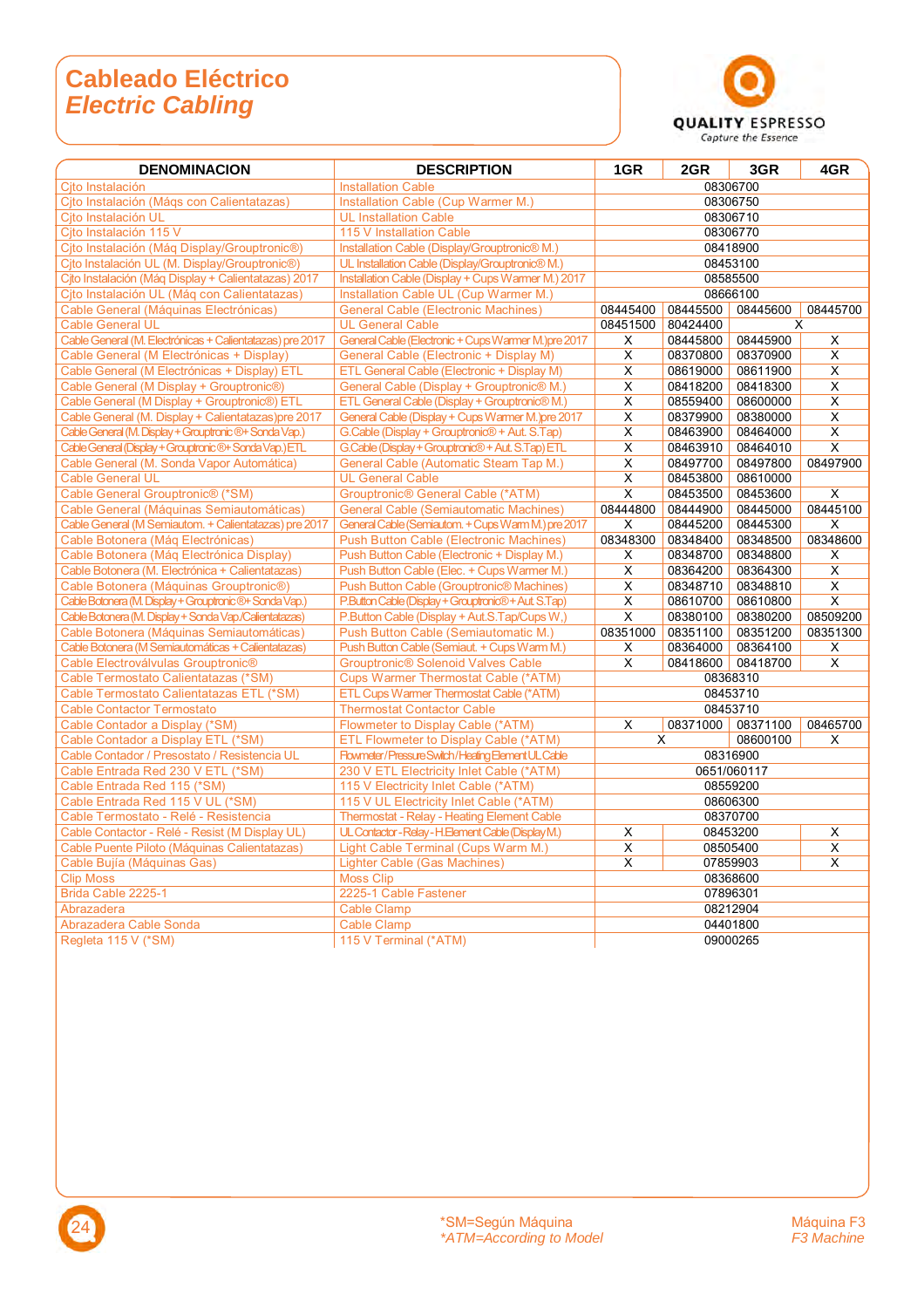#### **Centralitas y Accesorios**  *Mainboards & Extra Kits*



| <b>TIPO DE MÁQUINA</b>                           |                                              | REF.          |          |             |  |
|--------------------------------------------------|----------------------------------------------|---------------|----------|-------------|--|
|                                                  | <b>MACHINE TYPE</b>                          | 115 V         | 230 V    | <b>200V</b> |  |
| Electrónica                                      | Electronic                                   | 08289605      | 08280307 | 08524900    |  |
| Electrónica + Calientatazas pre 2017             | Electronic (with Cup Warmer) pre 2017        | х             | 08363900 | x           |  |
| Electrónica lluminada                            | <b>Illuminated Electronic</b>                | X             | 08646000 | X           |  |
| Electrónica ETL                                  | <b>ETL Electronic</b>                        | 08524810      | 08524610 | X           |  |
| Display (Nivel Electrónico)                      | Display (with Electronic Water Level)        | x             | 08455700 | X           |  |
| Display + Calientatazas (Nivel Electrónico)      | Display (with Electronic Water Level)        |               |          |             |  |
| Display (Nivel Óptico)                           | Display + Cups W. (with Optical Water Level) | X             | 08371720 | X           |  |
| Display + Calientatazas (Nivel Óptico)           | Display + Cups W. (with Optical Water Level) |               |          |             |  |
| Cualquier Semiautomática (con Nivel Electrónico) | Any Semiautomatic (with Electronic W Level)  | 08386810      | 08386800 | X           |  |
| Semiautomática (con Nivel Óptico)                | Semiautomatic (with Optical W Level)         | x             | 08351500 | -           |  |
| Semiautomática (con Calientatazas) pre 2017      | Semiautomatic (with Cup Warmer)pre 2017      | X             | 08363800 | X           |  |
| Cualquiera (con Contador Café)                   | Any (with Coffee Counter)                    |               | 08228900 |             |  |
| Cualquiera (con tecnología M2M)                  | Any (with M2M technology)                    | 08668700<br>- |          | -           |  |
| MFS292RWQC78                                     | MFS292RWQC78                                 |               | 08765600 |             |  |

| <b>DENOMINACION</b>        | <b>DESCRIPTION</b>            | REF.     | Cabezal / Head       |
|----------------------------|-------------------------------|----------|----------------------|
| <b>Kit Contador Cafés</b>  | <b>Coffee Counter Kit</b>     | NT0913   |                      |
| Kit M2M                    | M <sub>2</sub> M Kit          | NT0989   |                      |
| <b>Kit Vaciado Caldera</b> | <b>Boiler Emptying Kit</b>    | NT0999   |                      |
| <b>Kit Purgado</b>         | Purge Kit                     | 08447700 |                      |
| Pack Purity C-50           | Purity C-50 Pack              | NT0960   |                      |
| Cartucho Purity C-50       | <b>Purity C-50 Cartridge</b>  | NT0961   |                      |
| Pack Purity C-150          | Purity C-150 Pack             | NT0931   |                      |
| Cartucho Purity C-150      | Purity C-150 Cartridge        | NT0932   |                      |
| Pack Purity C-300          | Purity C-300 Pack             | NT0922   |                      |
| Cartucho Purity C-300      | <b>Purity C-300 Cartridge</b> | NT0923   |                      |
| Pack Purity C-500          | Purity C-500 Pack             | NT0981   |                      |
| Cartucho Purity C-500      | Purity C-500 Cartridge        | NT0982   |                      |
| Pack Purity C-1100         | Purity C-1100 Pack            | NT0998   |                      |
| Cartucho Purity C-1100     | Purity C-1100 Cartridge       | NT0997   |                      |
| <b>Cabezal Purity</b>      | <b>Purity Head</b>            | NT0933   | Cartucho / Cartridge |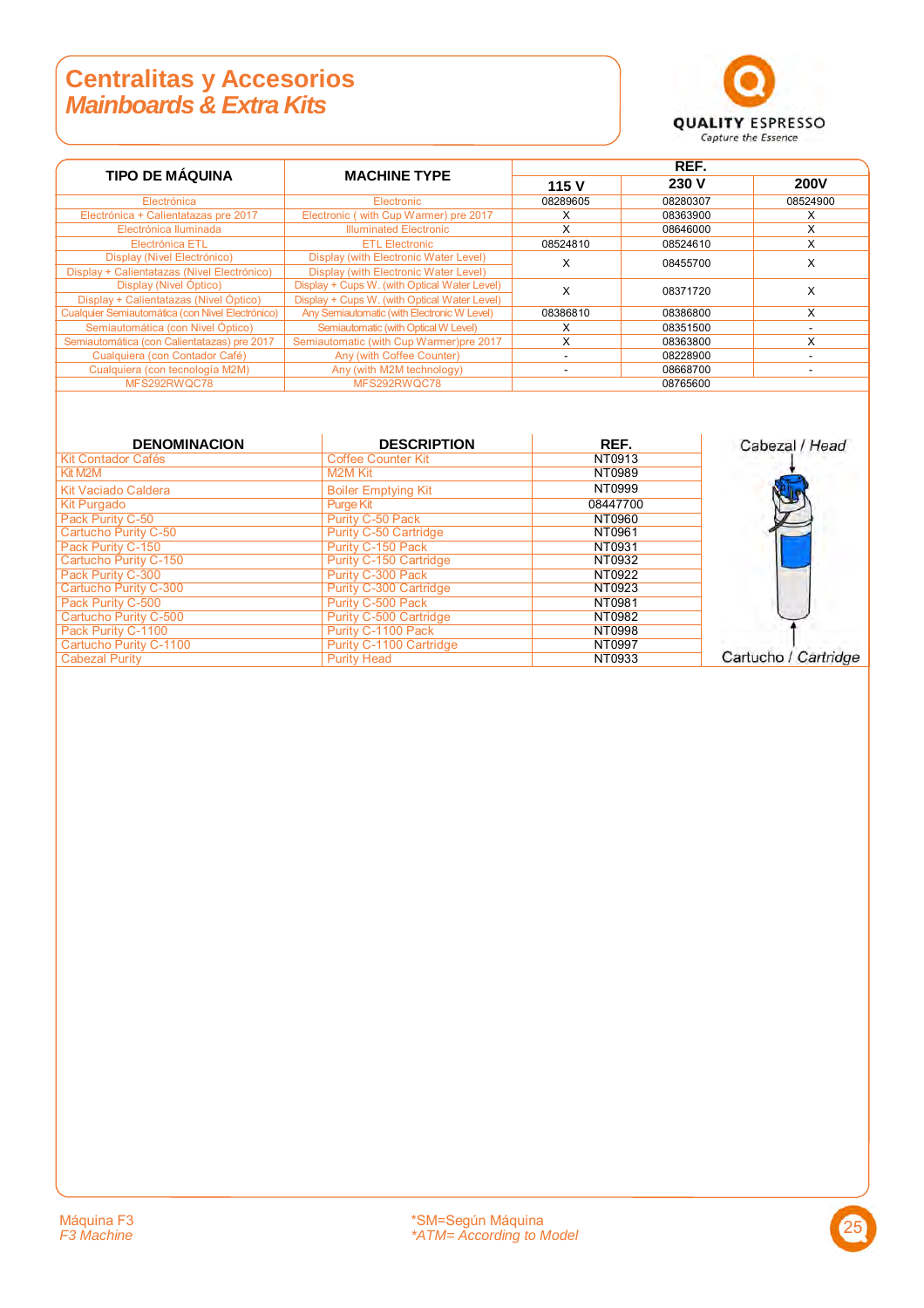#### **Dotaciones**  *Accesories*





| <b>Pos</b>      | <b>DENOMINACION</b>                       | <b>DESCRIPTION</b>                         | REF.        |
|-----------------|-------------------------------------------|--------------------------------------------|-------------|
| 1               | Cito Porta Filtros 1 Café                 | 1 Coffee Filter Holder Assy                | 08485800    |
| $\mathbf{1}$    | Cito Porta Filtros 1 Café ETL             | ETL 1 Coffee Filter Holder Assy            | 08508900    |
| $\mathbf{1}$    | Cito Porta Filtros 2 Cafés                | 2 Coffee Filter Holder Assy                | 08485900    |
| $\mathbf{1}$    | Cito Porta Filtros Sin Salida             | No Dispense Nozzle Filter Holder Assy      | 08486700    |
| 1               | Cito Porta Filtros Perforado              | <b>Drilled Filter Holder Assy</b>          | 08490000    |
| $\overline{2}$  | <b>Tornillo de Salida</b>                 | <b>Dispense Nozzle Screw</b>               | 08480100    |
| $\overline{3}$  | <b>Muelle</b>                             | <b>Spring</b>                              | 11214301    |
| 4               | <b>Cuerpo Porta Filtros</b>               | <b>Filter Holder Main Body</b>             | 08480050    |
| 4               | <b>Cuerpo Porta Filtros ETL</b>           | <b>ETL Filter Holder Main Body</b>         | 08509000    |
| 4               | Cuerpo Porta Filtros sin Salida           | No Dispense Nozzle Filter Holder Main Body | 08480080    |
| 4               | Cuerpo Porta Filtros Perforado            | <b>Drilled Filter Holder Main Body</b>     | 08480090    |
| 5               | Salida 2 Vías                             | 2 Coffee Dispense Nozzle                   | 08366750    |
| $\overline{5}$  | Salida 2 Vías (Mini)                      | 2 Coffee Mini Dispense Nozzle              | 08559500    |
| $\overline{6}$  | Salida 1 Vía                              | 1 Coffee Dispense Nozzle                   | 08366650    |
| $\overline{6}$  | Salida 1 Vía (Mini)                       | 1 Coffee Mini Dispense Nozzle              | 08571300    |
| $\overline{7}$  | <b>Mango Porta Filtros</b>                | <b>Filter Holder Handle</b>                | 08335700    |
| 8               | Eje Mando Porta Filtros                   | <b>Filter Holder Shaft</b>                 | 08335800    |
| $\overline{9}$  | <b>Goma Mando Porta Filtros</b>           | <b>Filter Holder Handle Protector</b>      | 08335900    |
| 10              | <b>Tapa Mango Porta Filtros</b>           | <b>Filter Holder Cover</b>                 | 08336000    |
| 11              | Porta Filtros Perforado                   | <b>Naked Filter Holder</b>                 | 08480090    |
| 12              | Tapa Cacillo Limpieza Grupo               | <b>Filter Cleaning Cover</b>               | 08599500    |
| 13              | Filtro 1 Café Pequeño 6-8 gr              | 1 Coffee Small 6-8 gr Filter               | 08672300    |
| 14              | Filtro 1 Café Pequeño 7-10 gr             | 1 Coffee Small 7-10 gr Filter              | 08672100    |
| 15              | Filtro 1 Café Pequeño 8-12 gr (Estándar)  | 1 Coffee Small 8-12 gr Filter (Standard)   | 08672000    |
| 16              | Filtro 1 Café Grande 10-14 gr             | 1 Coffee Big 10-14 gr Filter               | 08672200    |
| 17              | Filtro 2 Cafés Pequeño 12-14 gr           | 2 Coffee Small 12-14 gr Filter             | 08672400    |
| 18              | Filtro 2 Cafés Mediano 14-16 gr           | 2 Coffee Medium 12-14 gr Filter            | 08672600    |
| 19              | Filtro 2 Cafés Grande 16-20 gr (Estándar) | 2 Coffee Big 16-20 gr Filter (Standard)    | 08672500    |
| 20              | Filtro 2 Cafés Grande 20-25 gr            | 2 Coffee Big 20-25 gr Filter               | 08672700    |
| 21              | Filtro Monodosis 1 Café                   | 1 Coffee Filter Pod                        | 08365000    |
| 22              | Filtro Monodosis 2 Cafés                  | 2 Coffee Filter Pod                        | 08365100    |
| 23              | Tubo Desagüe                              | <b>Water Outlet Tube</b>                   | 08020703    |
| $\overline{24}$ | Tubo Entrada 1600 mm                      | 1600 mm Water Inlet Tube                   | 0551/050112 |
| 25              | Tubo Flexible 710 mm                      | 710 Flexible Water Inlet Tube              | 0571/050108 |